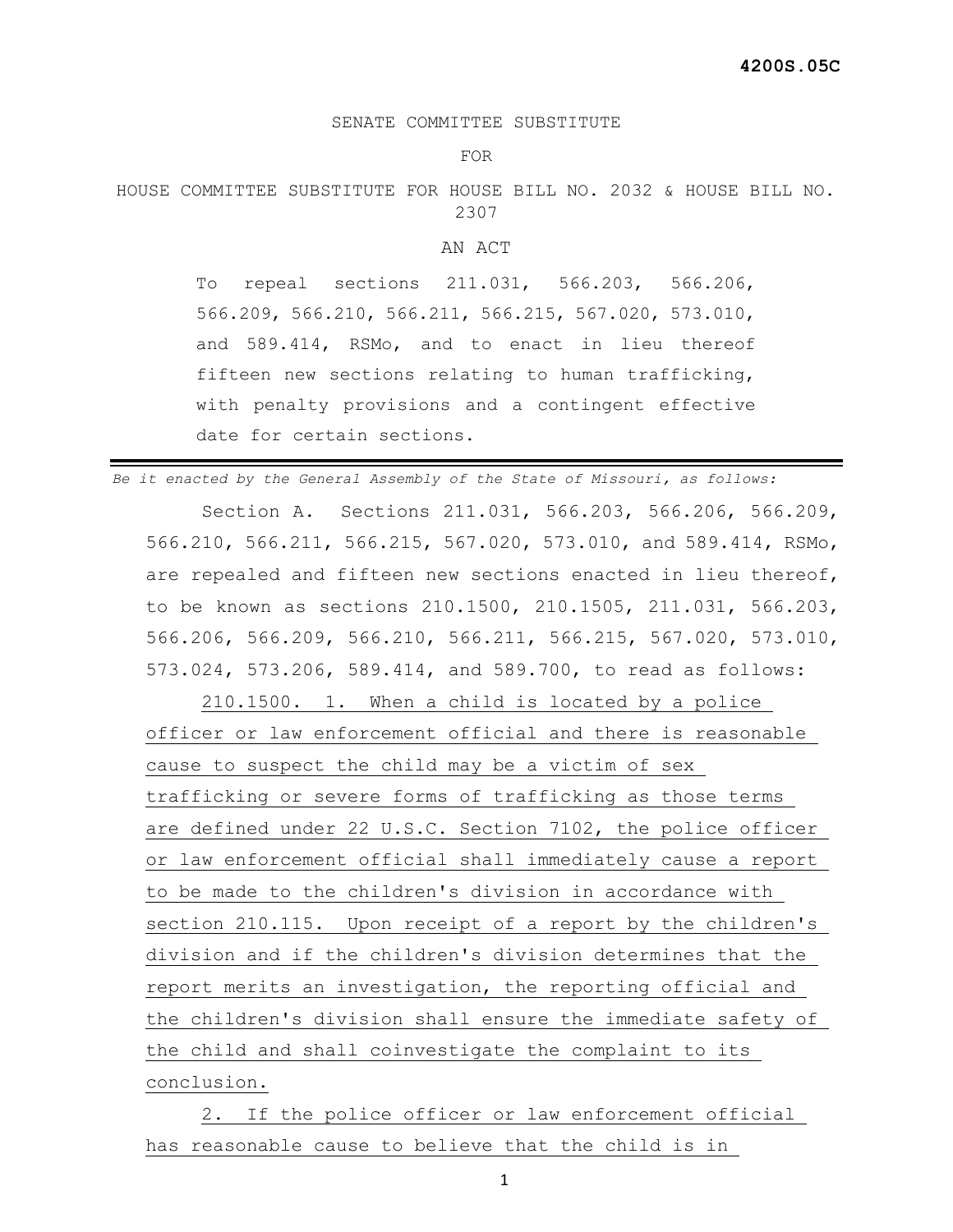imminent danger of suffering serious physical harm or a threat to life as a result of abuse or neglect due to sex trafficking or sexual exploitation and such officer or official has reasonable cause to believe the harm or threat to life may occur before a juvenile court is able to issue a temporary protective custody order or before a juvenile officer is able to take the child into protective custody, the police officer or law enforcement official may take or retain temporary protective custody of the child without the consent of the child's parent or parents, guardian, or any other person legally responsible for the child's care, as provided under section 210.125.

 3. If the child is already under the jurisdiction of the court under paragraph (a) of subdivision (1) of subsection 1 of section 211.031 and in the legal custody of the children's division, the police officer or law enforcement official, along with the children's division, shall secure placement for the child in the least restrictive setting in order to ensure the safety of the child from further sex trafficking or severe forms of trafficking.

 4. The children's division and the reporting officer or official shall ensure a referral is made to the child advocacy center for a forensic interview and an evaluation, as necessary to ensure the medical safety of the child, by a SAFE CARE provider as defined under section 334.950. The child shall be assessed utilizing a validated screening tool specific to sex trafficking to ensure the appropriate resources are secured for the treatment of the child.

 5. For purposes of this section, multidisciplinary teams shall be used when conducting an investigation. Multidisciplinary teams shall be used in providing protective or preventive social services, including the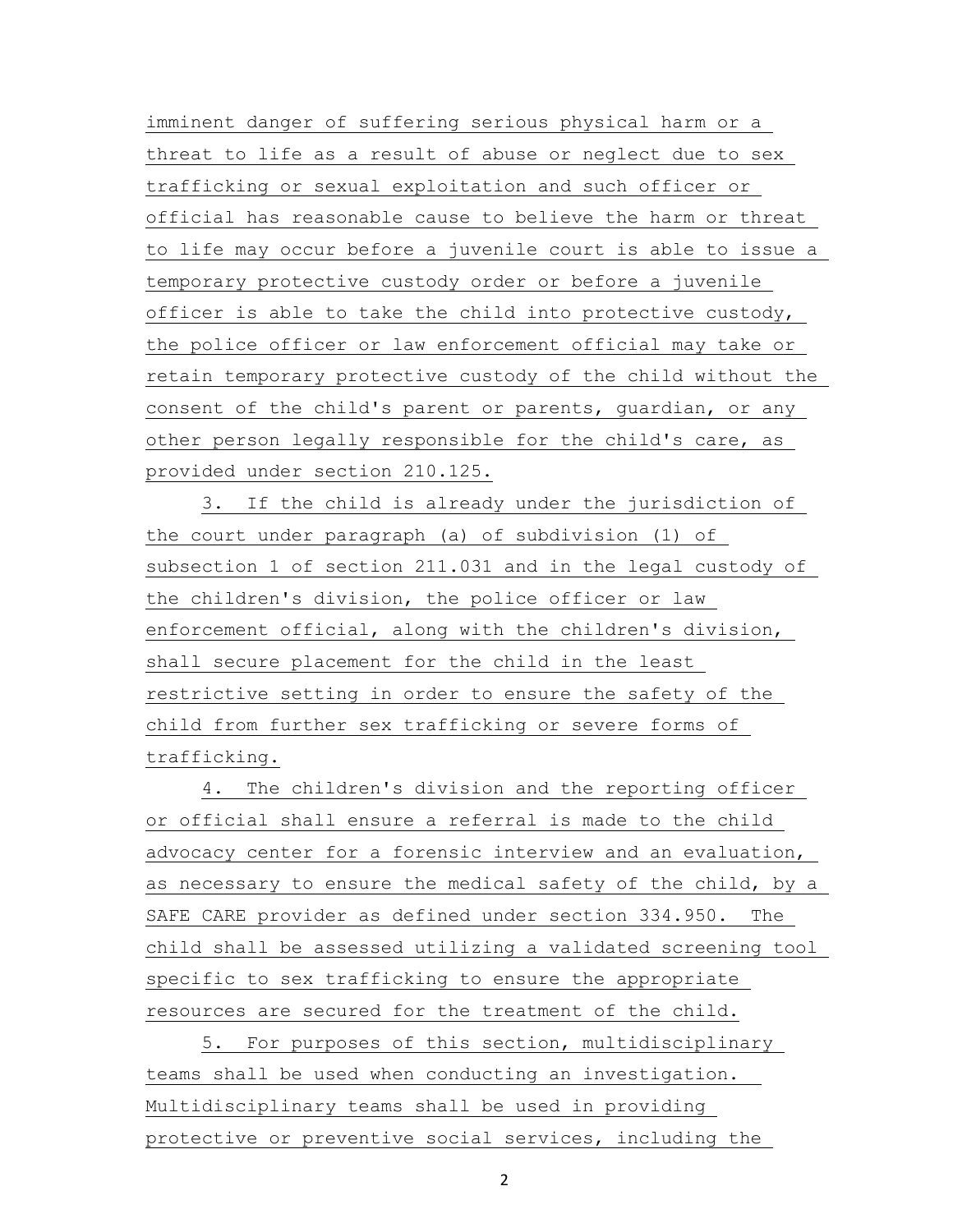services of law enforcement upon the request by the department of social services, a liaison of the local public school, the juvenile officer, the juvenile court, and other agencies, both public and private, to secure appropriate services to meet the needs of the child.

 210.1505. 1. There is hereby created the "Statewide Council on Sex Trafficking and Sexual Exploitation of Children" to consist of the following members:

(1) The following four members of the general assembly:

 (a) Two members of the senate, with one member to be appointed by the president pro tempore of the senate and one member to be appointed by the minority floor leader of the senate; and

 (b) Two members of the house of representatives, with one member to be appointed by the speaker of the house of representatives and one member to be appointed by the minority floor leader of the house of representatives;

 (2) The director of the children's division or his or her designee;

 (3) The director of the department of public safety or his or her designee;

 (4) The director of the department of mental health or his or her designee;

 (5) The director of the office of prosecution services or his or her designee;

 (6) The superintendent of the Missouri state highway patrol or his or her designee;

 (7) The executive director of the statewide network of child advocacy organizations specializing in the prevention of child abuse or neglect or his or her designee;

 (8) The executive director of the statewide coalition against domestic and sexual violence or his or her designee;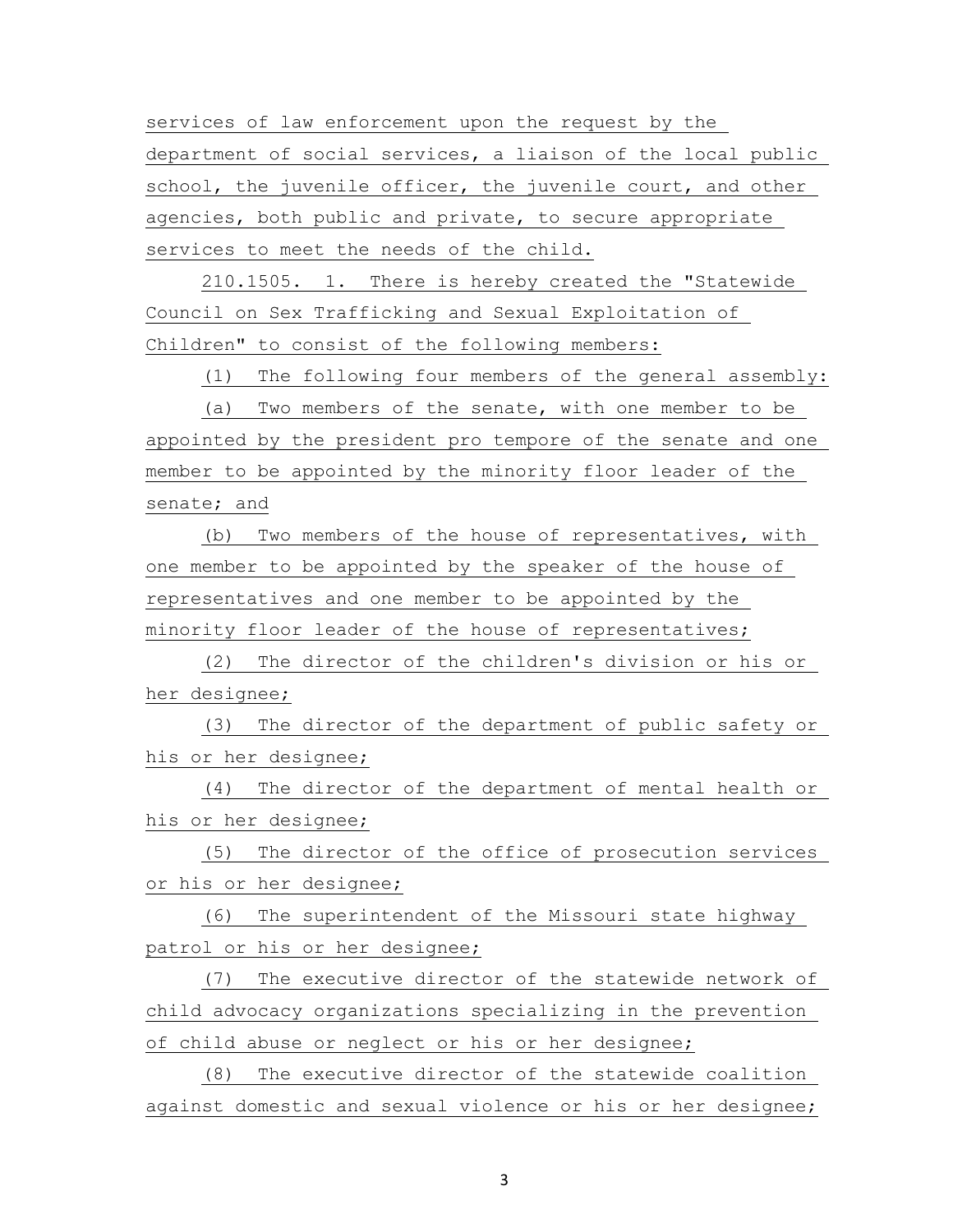(9) The executive director of the Missouri Juvenile Justice Association or his or her designee;

 (10) The director of the attorney general's human trafficking task force or his or her designee;

 (11) Two representatives from agencies providing services to victims of child sex trafficking and sexual exploitation who reflect the geographic diversity of the state and who shall be appointed by the director of the department of social services; and

 (12) A member of the judiciary, who shall be appointed by the supreme court.

 2. A majority of the members of the council shall constitute a quorum. The council shall hold its first meeting within thirty days after the council's creation and organize by selecting a chair and a vice chair. The council shall meet at the call of the chair.

3. The council shall:

 (1) Collect and analyze data relating to sex trafficking and sexual exploitation of children, including the number of reports made to the children's division under section 210.115, any information obtained from phone calls to the national sex trafficking hotline, the number of reports made to law enforcement, arrests, prosecution rates, and any other data important for any recommendations of the council. State departments and council members shall provide relevant data as requested by the council to fulfill the council's duties; and

 (2) Collect feedback from stakeholders, practitioners, and leadership throughout the state in order to develop best practices and procedures regarding the response to sex trafficking and sexual exploitation of children, including identification and assessment of victims; response and treatment coordination and collaboration across systems;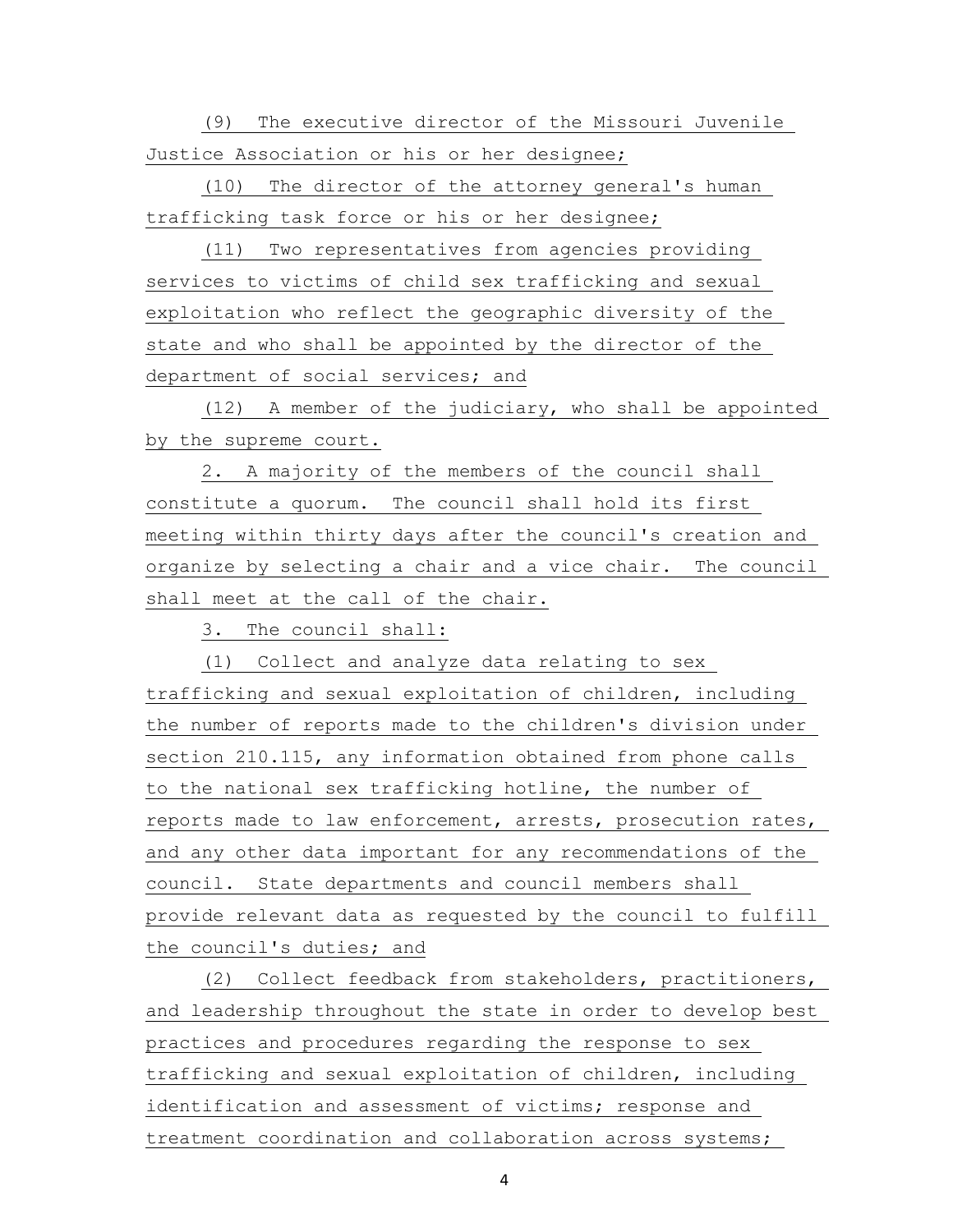trauma-informed, culturally competent victim-centered services; training for professionals in all systems; and investigating and prosecuting perpetrators.

 4. The department of social services shall provide administrative support to the council.

 5. On or before December 31, 2023, the council shall submit a report of the council's activities to the governor and general assembly and the joint committee on child abuse and neglect under section 21.771. The report shall include recommendations for priority needs and actions, including statutory or regulatory changes relating to the response to sex trafficking and sexual exploitation of children and services for child victims.

6. The council shall expire on December 31, 2023.

 211.031. 1. Except as otherwise provided in this chapter, the juvenile court or the family court in circuits that have a family court as provided in **[**sections 487.010 to 487.190**]** chapter 487 shall have exclusive original jurisdiction in proceedings:

 (1) Involving any child who may be a resident of or found within the county and who is alleged to be in need of care and treatment because:

 (a) The parents, or other persons legally responsible for the care and support of the child, neglect or refuse to provide proper support, education which is required by law, medical, surgical or other care necessary for his or her well-being; except that reliance by a parent, guardian or custodian upon remedial treatment other than medical or surgical treatment for a child shall not be construed as neglect when the treatment is recognized or permitted pursuant to the laws of this state;

 (b) The child is otherwise without proper care, custody or support;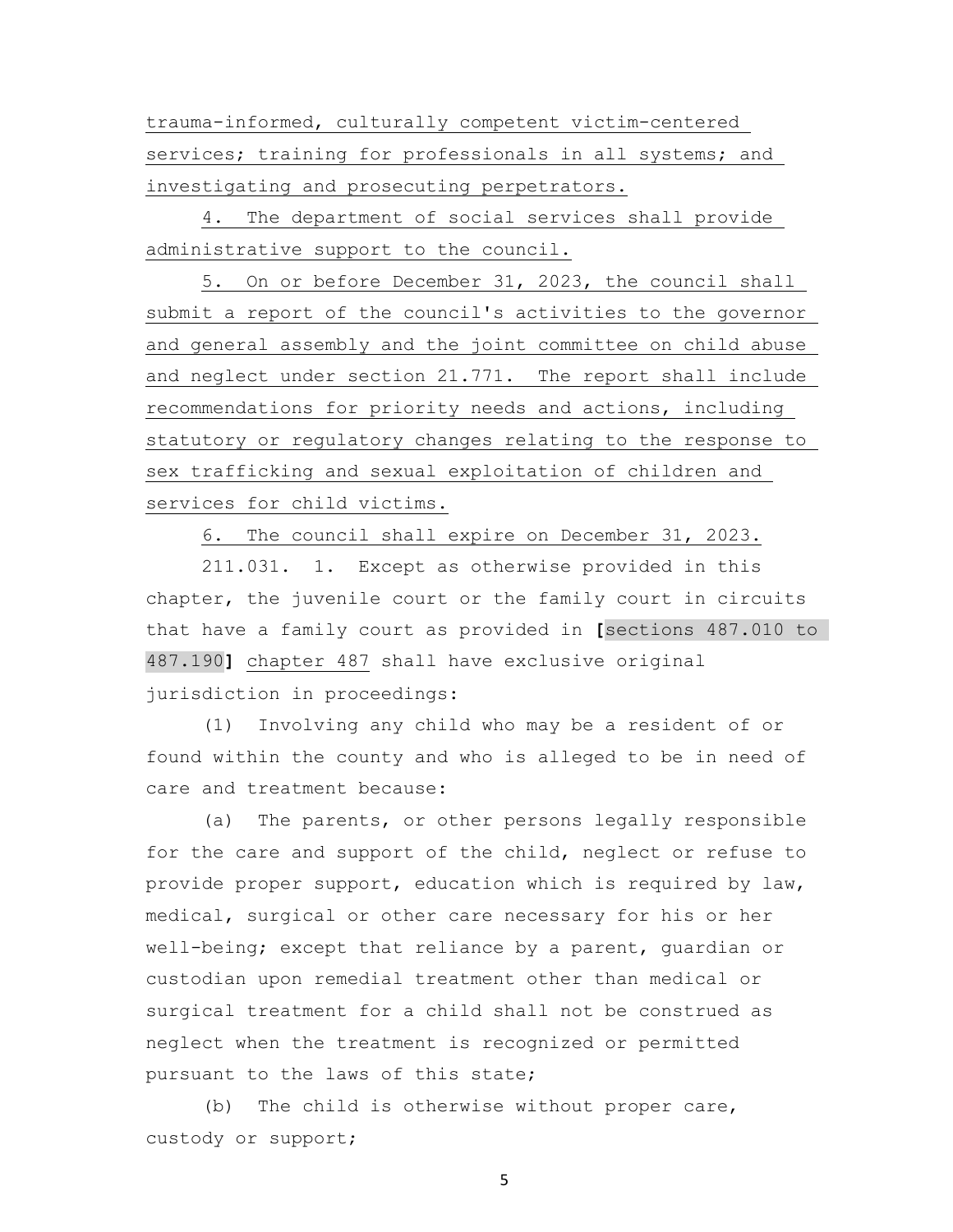(c) The child was living in a room, building or other structure at the time such dwelling was found by a court of competent jurisdiction to be a public nuisance pursuant to section 195.130; or

 (d) The child is in need of mental health services and the parent, guardian or custodian is unable to afford or access appropriate mental health treatment or care for the child;

 (2) Involving any child who may be a resident of or found within the county and who is alleged to be in need of care and treatment because:

 (a) The child while subject to compulsory school attendance is repeatedly and without justification absent from school;

 (b) The child disobeys the reasonable and lawful directions of his or her parents or other custodian and is beyond their control;

 (c) The child is habitually absent from his or her home without sufficient cause, permission, or justification;

 (d) The behavior or associations of the child are otherwise injurious to his or her welfare or to the welfare of others; or

 (e) The child is charged with an offense not classified as criminal, or with an offense applicable only to children; except that, the juvenile court shall not have jurisdiction over any child fifteen years of age who is alleged to have violated a state or municipal traffic ordinance or regulation, the violation of which does not constitute a felony, or any child who is alleged to have violated a state or municipal ordinance or regulation prohibiting possession or use of any tobacco product;

 (3) Involving any child who is alleged to have violated a state law or municipal ordinance, or any person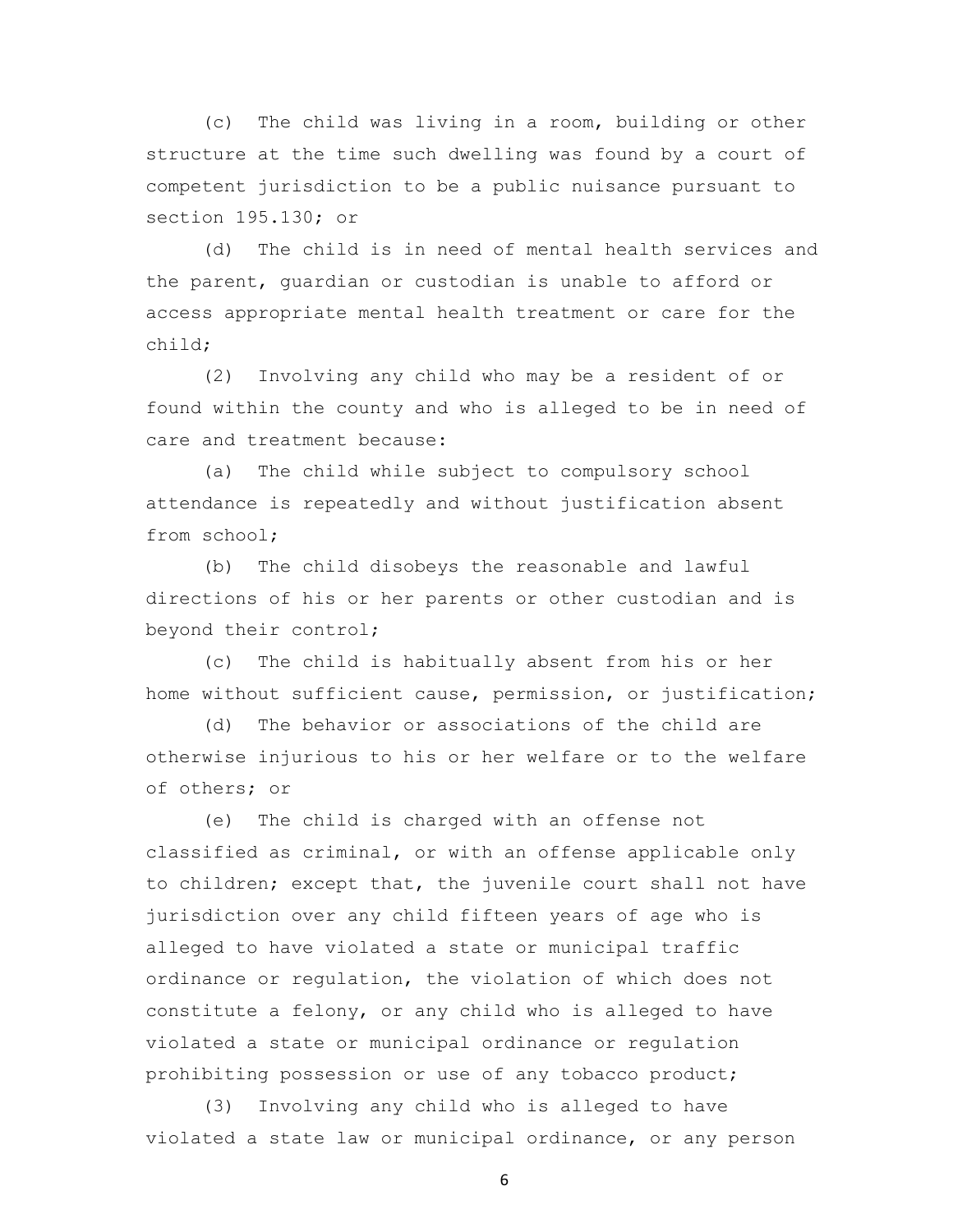who is alleged to have violated a state law or municipal ordinance prior to attaining the age of eighteen years, in which cases jurisdiction may be taken by the court of the circuit in which the child or person resides or may be found or in which the violation is alleged to have occurred; except that, the juvenile court shall not have jurisdiction over any child fifteen years of age who is alleged to have violated a state or municipal traffic ordinance or regulation, the violation of which does not constitute a felony, and except that the juvenile court shall have concurrent jurisdiction with the municipal court over any child who is alleged to have violated a municipal curfew ordinance, and except that the juvenile court shall have concurrent jurisdiction with the circuit court on any child who is alleged to have violated a state or municipal ordinance or regulation prohibiting possession or use of any tobacco product;

(4) For the adoption of a person;

 (5) For the commitment of a child to the guardianship of the department of social services as provided by law; **[**and**]**

 (6) Involving an order of protection pursuant to chapter 455 when the respondent is less than eighteen years of age; and

 (7) Involving a child who has been a victim of sex trafficking or sexual exploitation.

 2. Transfer of a matter, proceeding, jurisdiction or supervision for a child who resides in a county of this state shall be made as follows:

 (1) Prior to the filing of a petition and upon request of any party or at the discretion of the juvenile officer, the matter in the interest of a child may be transferred by the juvenile officer, with the prior consent of the juvenile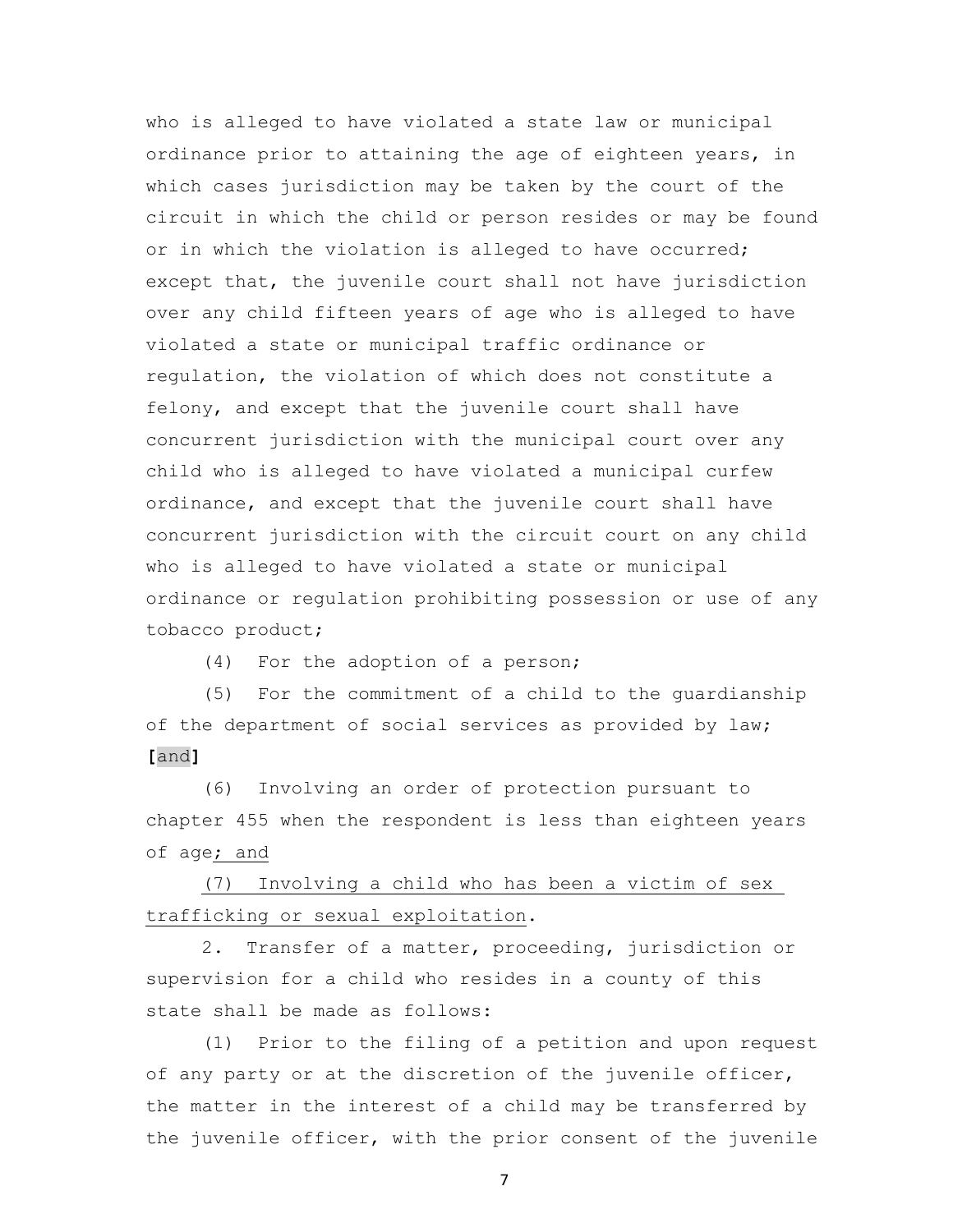officer of the receiving court, to the county of the child's residence or the residence of the person eighteen years of age for future action;

 (2) Upon the motion of any party or on its own motion prior to final disposition on the pending matter, the court in which a proceeding is commenced may transfer the proceeding of a child to the court located in the county of the child's residence, or the county in which the offense pursuant to subdivision (3) of subsection 1 of this section is alleged to have occurred for further action;

 (3) Upon motion of any party or on its own motion, the court in which jurisdiction has been taken pursuant to subsection 1 of this section may at any time thereafter transfer jurisdiction of a child to the court located in the county of the child's residence for further action with the prior consent of the receiving court;

 (4) Upon motion of any party or upon its own motion at any time following a judgment of disposition or treatment pursuant to section 211.181, the court having jurisdiction of the cause may place the child under the supervision of another juvenile court within or without the state pursuant to section 210.570 with the consent of the receiving court;

 (5) Upon motion of any child or his or her parent, the court having jurisdiction shall grant one change of judge pursuant to Missouri supreme court rules;

 (6) Upon the transfer of any matter, proceeding, jurisdiction or supervision of a child, certified copies of all legal and social documents and records pertaining to the case on file with the clerk of the transferring juvenile court shall accompany the transfer.

 3. In any proceeding involving any child taken into custody in a county other than the county of the child's residence, the juvenile court of the county of the child's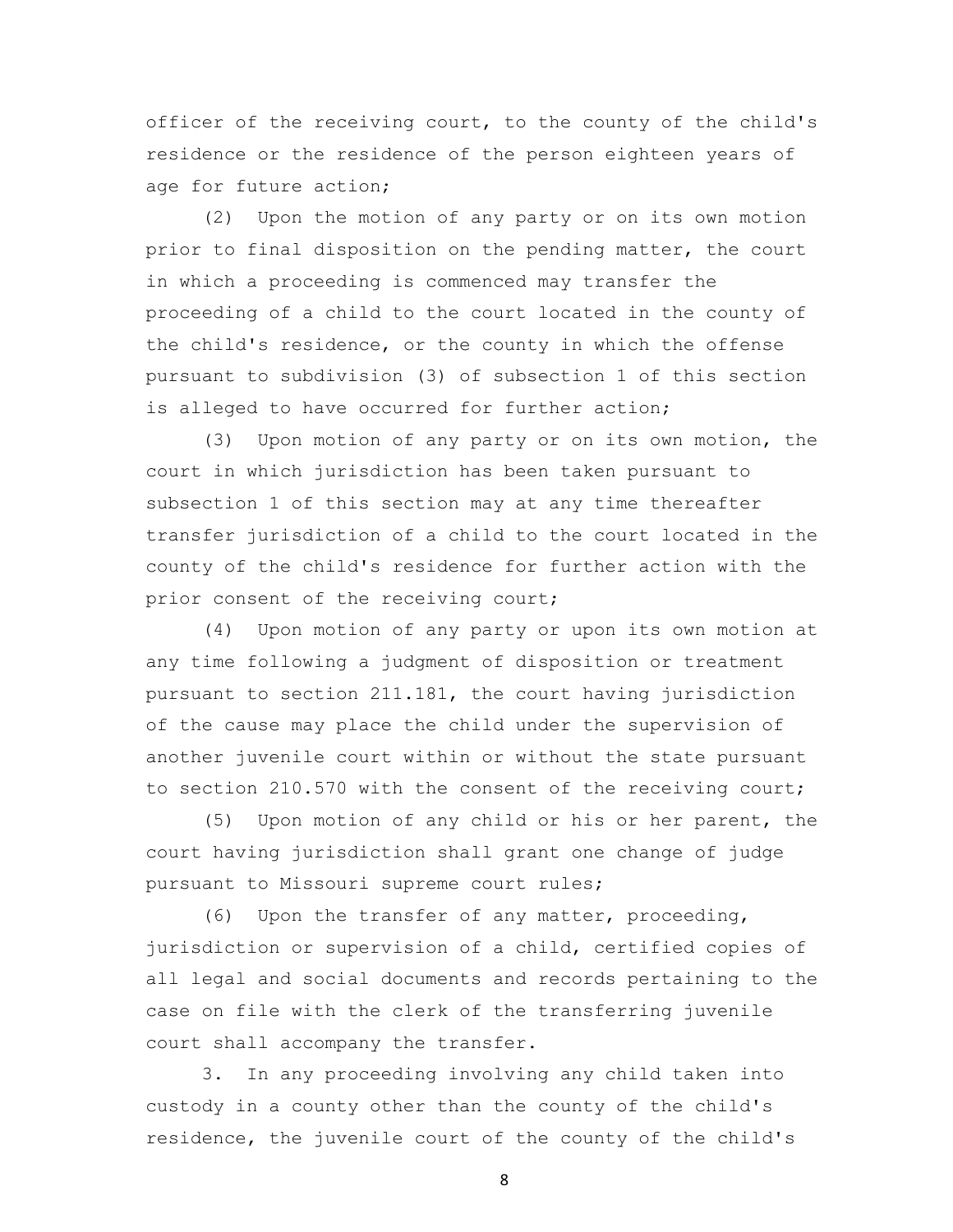residence shall be notified of such taking into custody within seventy-two hours.

 4. When an investigation by a juvenile officer pursuant to this section reveals that the only basis for action involves an alleged violation of section 167.031 involving a child who alleges to be home schooled, the juvenile officer shall contact a parent or parents of such child to verify that the child is being home schooled and not in violation of section 167.031 before making a report of such a violation. Any report of a violation of section 167.031 made by a juvenile officer regarding a child who is being home schooled shall be made to the prosecuting attorney of the county where the child legally resides.

 5. The disability or disease of a parent shall not constitute a basis for a determination that a child is a child in need of care or for the removal of custody of a child from the parent without a specific showing that there is a causal relation between the disability or disease and harm to the child.

 566.203. 1. A person commits the offense of abusing an individual through forced labor by knowingly providing or obtaining the labor or services of a person:

 (1) By causing or threatening to cause serious physical injury to any person;

 (2) By physically restraining or threatening to physically restrain another person;

(3) By blackmail;

 (4) By means of any scheme, plan, or pattern of behavior intended to cause such person to believe that, if the person does not perform the labor services, the person or another person will suffer serious physical injury, physical restraint, or financial harm; or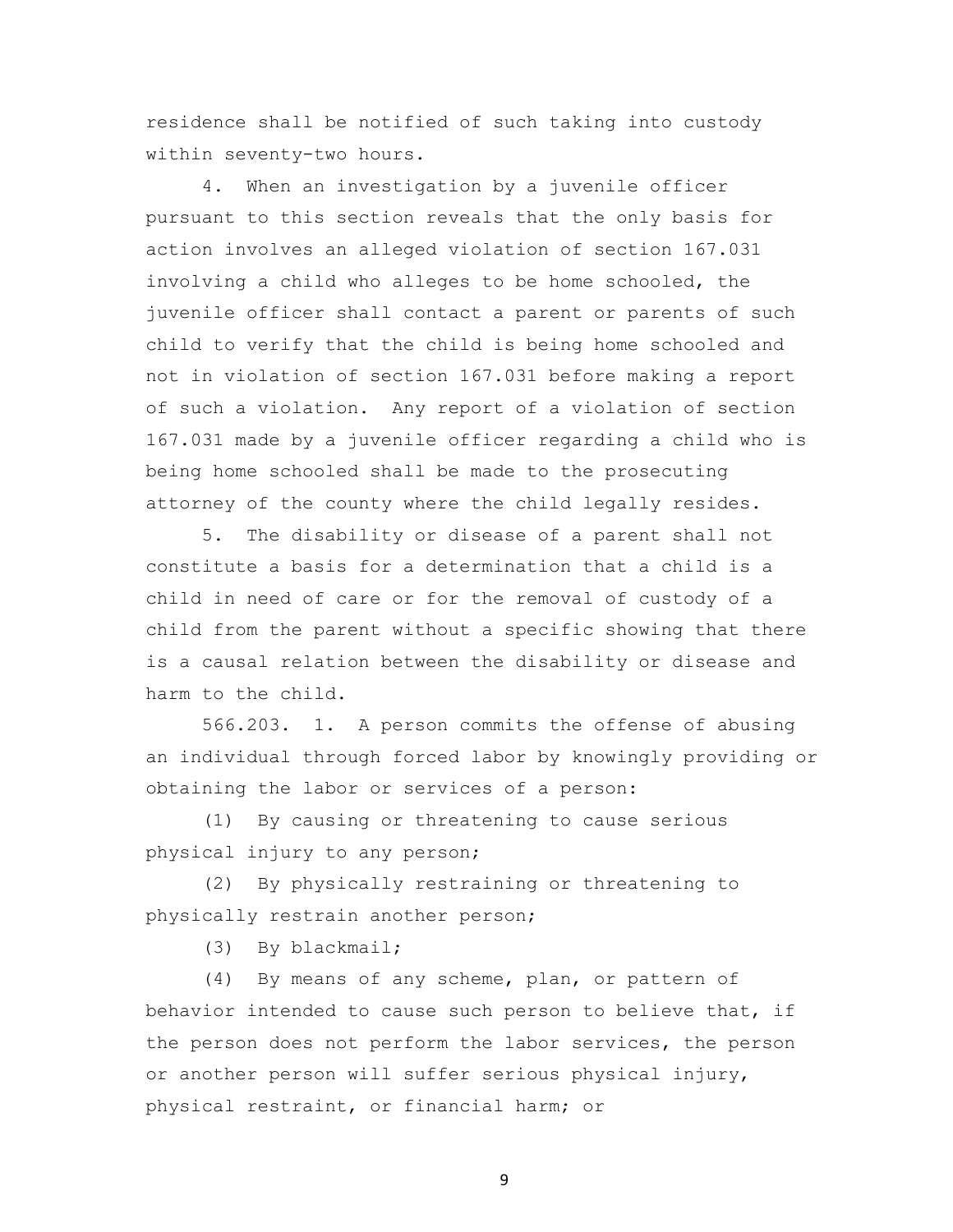(5) By means of the abuse or threatened abuse of the law or the legal process.

 2. A person who is found guilty of the crime of abuse through forced labor shall not be required to register as a sexual offender pursuant to the provisions of section 589.400, unless such person is otherwise required to register pursuant to the provisions of such section.

 3. The offense of abuse through forced labor is a felony punishable by imprisonment for a term of years not less than five years and not more than twenty years and a fine not to exceed two hundred fifty thousand dollars. If death results from a violation of this section, or if the violation includes kidnapping or an attempt to kidnap, sexual abuse when punishable as a class B felony, or an attempt to commit sexual abuse when punishable as a class B felony, or an attempt to kill, it shall be punishable for a term of years not less than five years or life and a fine not to exceed two hundred fifty thousand dollars.

 4. An additional human trafficking fine of five thousand dollars shall be assessed and collected in all cases in which a defendant is found guilty of an offense under this section.

 566.206. 1. A person commits the offense of trafficking for the purposes of slavery, involuntary servitude, peonage, or forced labor if he or she knowingly recruits, entices, harbors, transports, provides, or obtains by any means, including but not limited to through the use of force, abduction, coercion, fraud, deception, blackmail, or causing or threatening to cause financial harm, another person for labor or services, for the purposes of slavery, involuntary servitude, peonage, or forced labor, or benefits, financially or by receiving anything of value, from participation in such activities.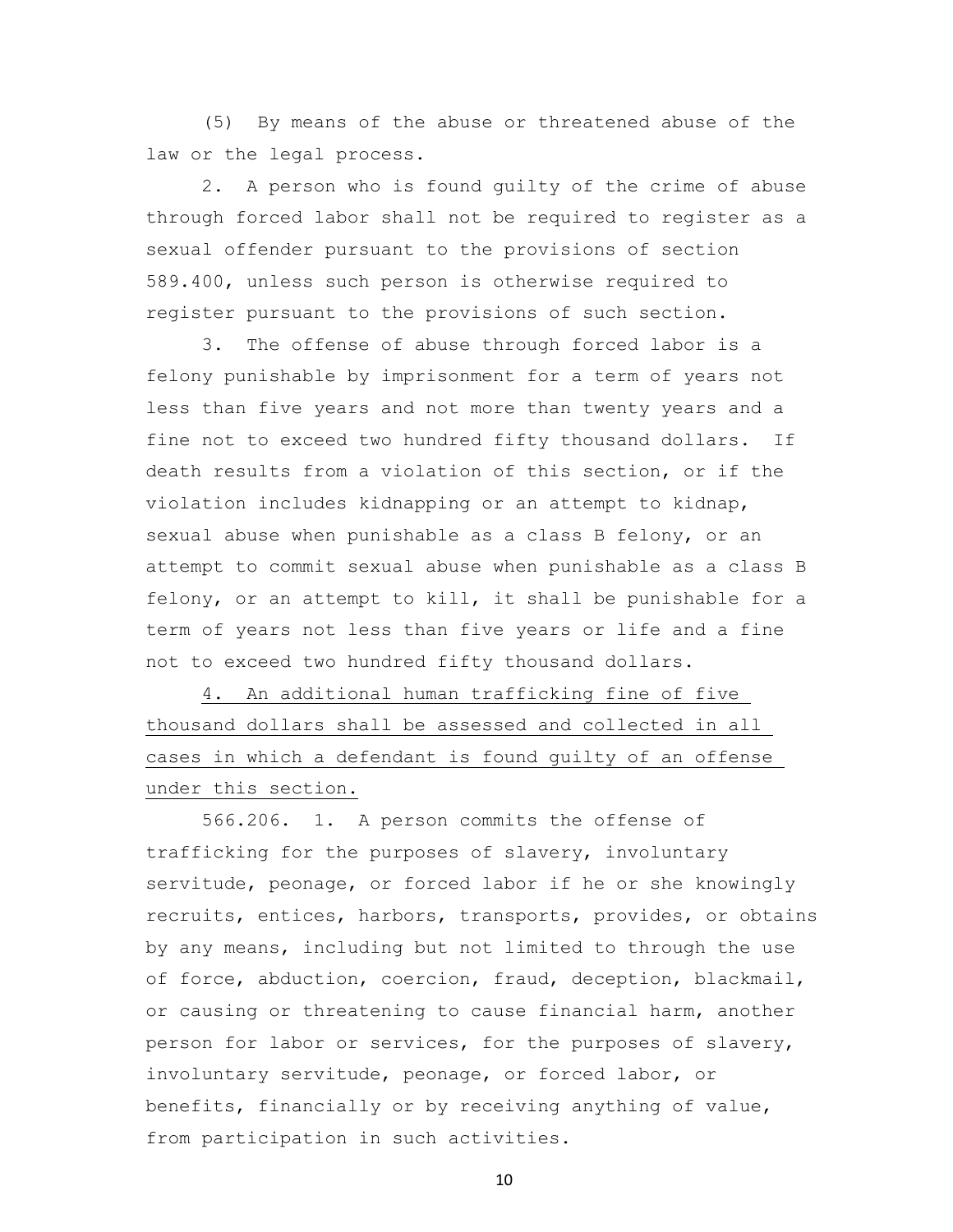2. A person who is found guilty of the offense of trafficking for the purposes of slavery, involuntary servitude, peonage, or forced labor shall not be required to register as a sexual offender pursuant to the provisions of section 589.400, unless he or she is otherwise required to register pursuant to the provisions of such section.

 3. Except as provided in subsection 4 of this section, the offense of trafficking for the purposes of slavery, involuntary servitude, peonage, or forced labor is a felony punishable by imprisonment for a term of years not less than five years and not more than twenty years and a fine not to exceed two hundred fifty thousand dollars.

 4. If death results from a violation of this section, or if the violation includes kidnapping or an attempt to kidnap, sexual abuse when punishable as a class B felony or an attempt to commit sexual abuse when the sexual abuse attempted is punishable as a class B felony, or an attempt to kill, it shall be punishable by imprisonment for a term of years not less than five years or life and a fine not to exceed two hundred fifty thousand dollars.

 5. An additional human trafficking fine of five thousand dollars shall be assessed and collected in all cases in which a defendant is found guilty of an offense under this section.

 566.209. 1. A person commits the crime of trafficking for the purposes of sexual exploitation if a person knowingly recruits, entices, harbors, transports, provides, advertises the availability of or obtains by any means, including but not limited to through the use of force, abduction, coercion, fraud, deception, blackmail, or causing or threatening to cause financial harm, another person for the use or employment of such person in a commercial sex act, sexual conduct, a sexual performance, or the production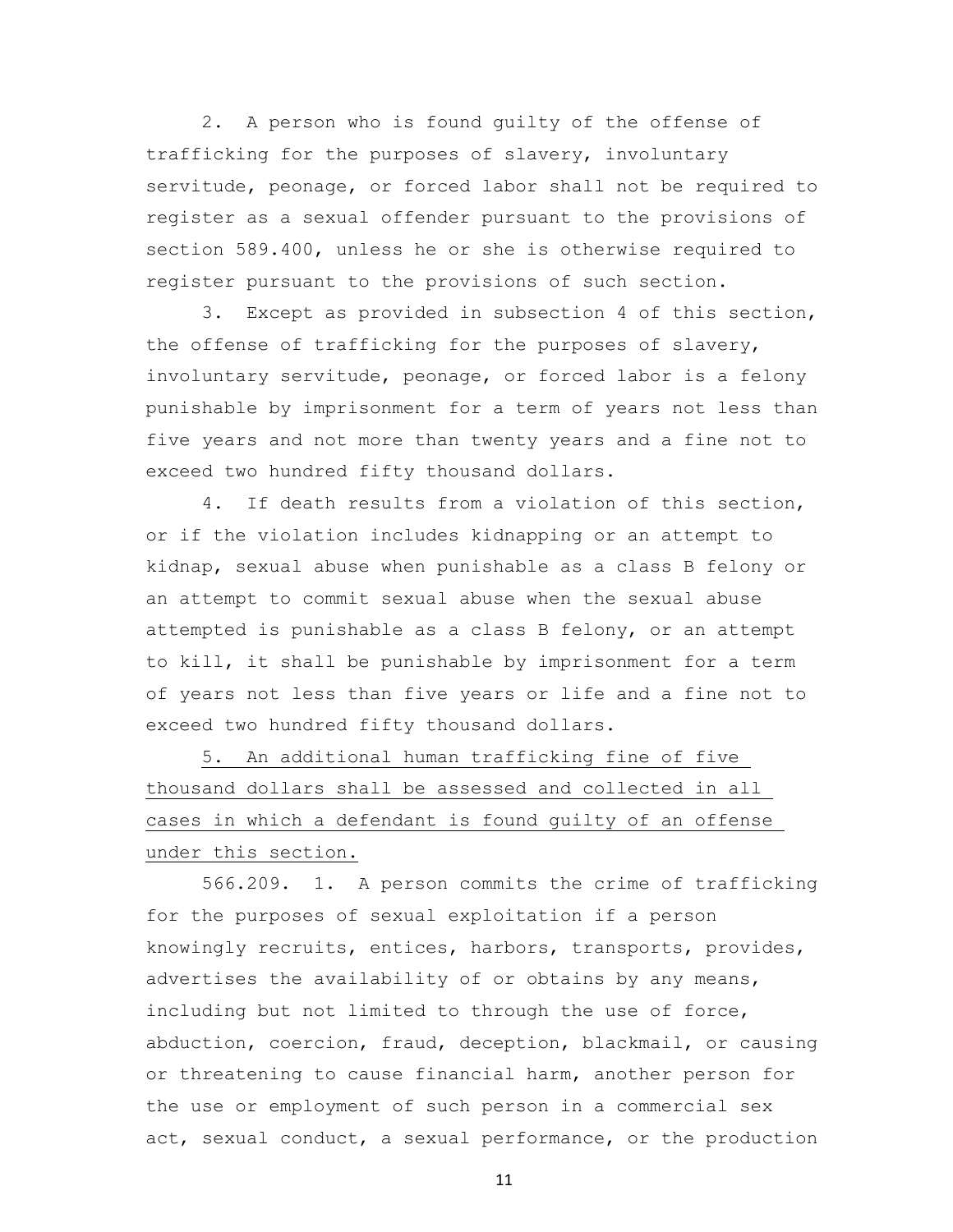of explicit sexual material as defined in section 573.010, without his or her consent, or benefits, financially or by receiving anything of value, from participation in such activities.

 2. The crime of trafficking for the purposes of sexual exploitation is a felony punishable by imprisonment for a term of years not less than five years and not more than twenty years and a fine not to exceed two hundred fifty thousand dollars. If a violation of this section was effected by force, abduction, or coercion, the crime of trafficking for the purposes of sexual exploitation is a felony punishable by imprisonment for a term of years not less than ten years or life and a fine not to exceed two hundred fifty thousand dollars.

 3. An additional human trafficking fine of five thousand dollars shall be assessed and collected in all cases in which a defendant is found guilty of an offense under this section.

 566.210. 1. A person commits the offense of sexual trafficking of a child in the first degree if he or she knowingly:

 (1) Recruits, entices, harbors, transports, provides, or obtains by any means, including but not limited to through the use of force, abduction, coercion, fraud, deception, blackmail, or causing or threatening to cause financial harm, a person under the age of twelve to participate in a commercial sex act, a sexual performance, or the production of explicit sexual material as defined in section 573.010, or benefits, financially or by receiving anything of value, from participation in such activities;

 (2) Causes a person under the age of twelve to engage in a commercial sex act, a sexual performance, or the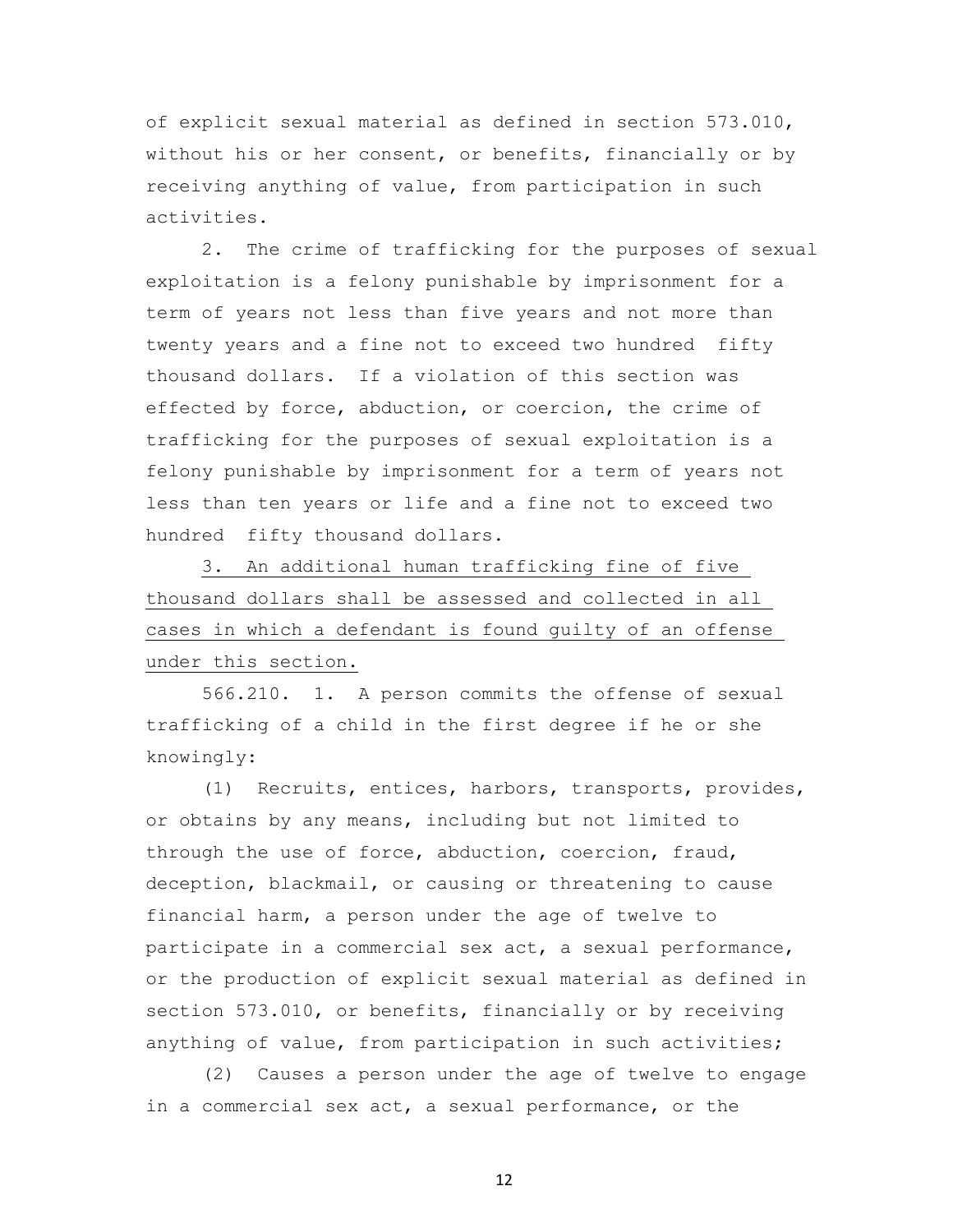production of explicit sexual material as defined in section 573.010; or

 (3) Advertises the availability of a person under the age of twelve to participate in a commercial sex act, a sexual performance, or the production of explicit sexual material as defined in section 573.010.

 2. It shall not be a defense that the defendant believed that the person was twelve years of age or older.

 3. The offense of sexual trafficking of a child in the first degree is a felony for which the authorized term of imprisonment is life imprisonment without eligibility for probation or parole until the offender has served not less than twenty-five years of such sentence. Subsection 4 of section 558.019 shall not apply to the sentence of a person who has been found guilty of sexual trafficking of a child less than twelve years of age, and "life imprisonment" shall mean imprisonment for the duration of a person's natural life for the purposes of this section.

 4. An additional human trafficking fine of five thousand dollars shall be assessed and collected in all cases in which a defendant is found guilty of an offense under this section.

 566.211. 1. A person commits the offense of sexual trafficking of a child in the second degree if he or she knowingly:

 (1) Recruits, entices, harbors, transports, provides, or obtains by any means, including but not limited to through the use of force, abduction, coercion, fraud, deception, blackmail, or causing or threatening to cause financial harm, a person under the age of eighteen to participate in a commercial sex act, a sexual performance, or the production of explicit sexual material as defined in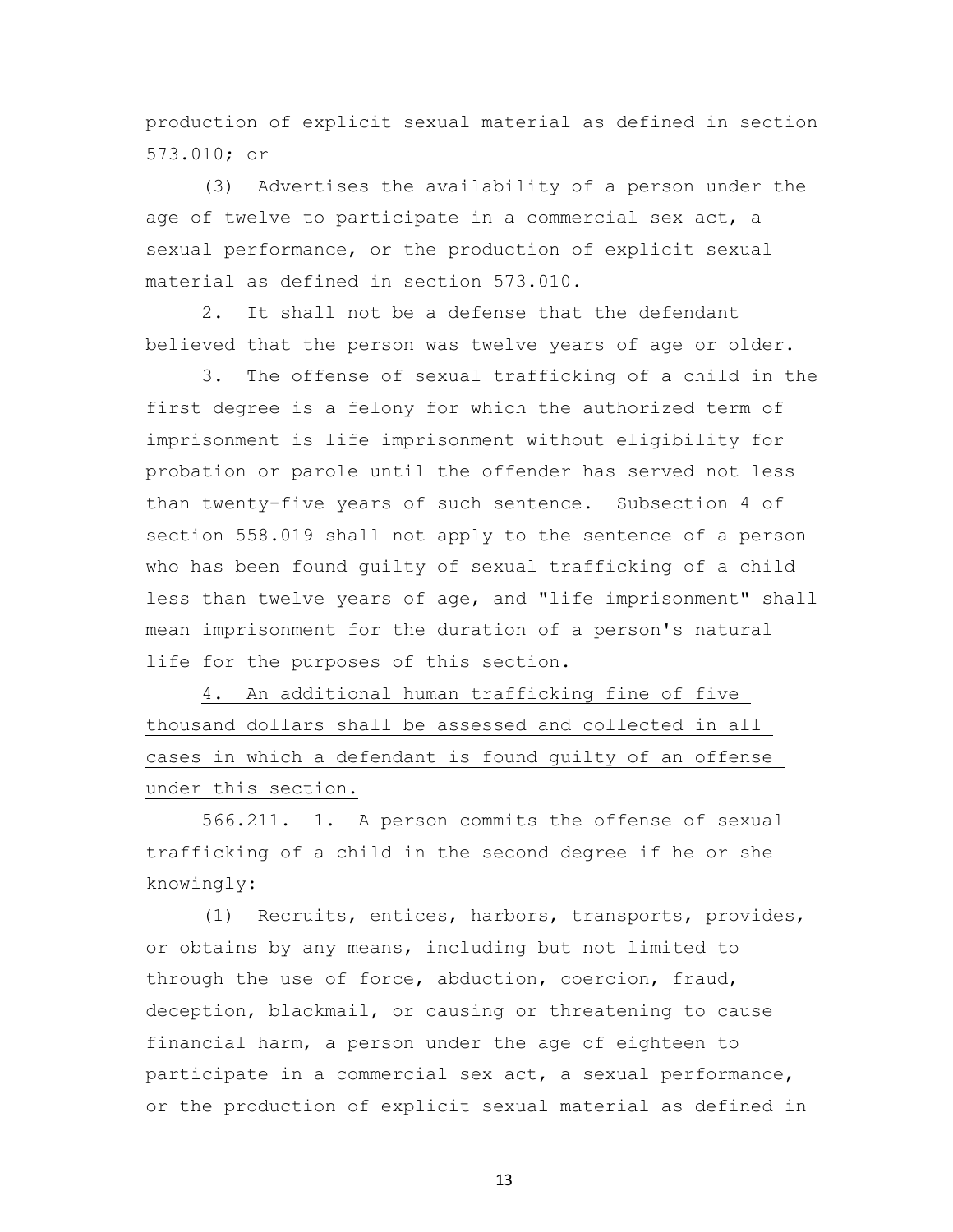section 573.010, or benefits, financially or by receiving anything of value, from participation in such activities;

 (2) Causes a person under the age of eighteen to engage in a commercial sex act, a sexual performance, or the production of explicit sexual material as defined in section 573.010; or

 (3) Advertises the availability of a person under the age of eighteen to participate in a commercial sex act, a sexual performance, or the production of explicit sexual material as defined in section 573.010.

 2. It shall not be a defense that the defendant believed that the person was eighteen years of age or older.

 3. The offense sexual trafficking of a child in the second degree is a felony punishable by imprisonment for a term of years not less than ten years or life and a fine not to exceed two hundred fifty thousand dollars if the child is under the age of eighteen. If a violation of this section was effected by force, abduction, or coercion, the crime of sexual trafficking of a child shall be a felony for which the authorized term of imprisonment is life imprisonment without eligibility for probation or parole until the defendant has served not less than twenty-five years of such sentence.

 4. An additional human trafficking fine of five thousand dollars shall be assessed and collected in all cases in which a defendant is found guilty of an offense under this section.

 566.215. 1. A person commits the offense of contributing to human trafficking through the misuse of documentation when he or she knowingly:

 (1) Destroys, conceals, removes, confiscates, or possesses a valid or purportedly valid passport, government identification document, or other immigration document of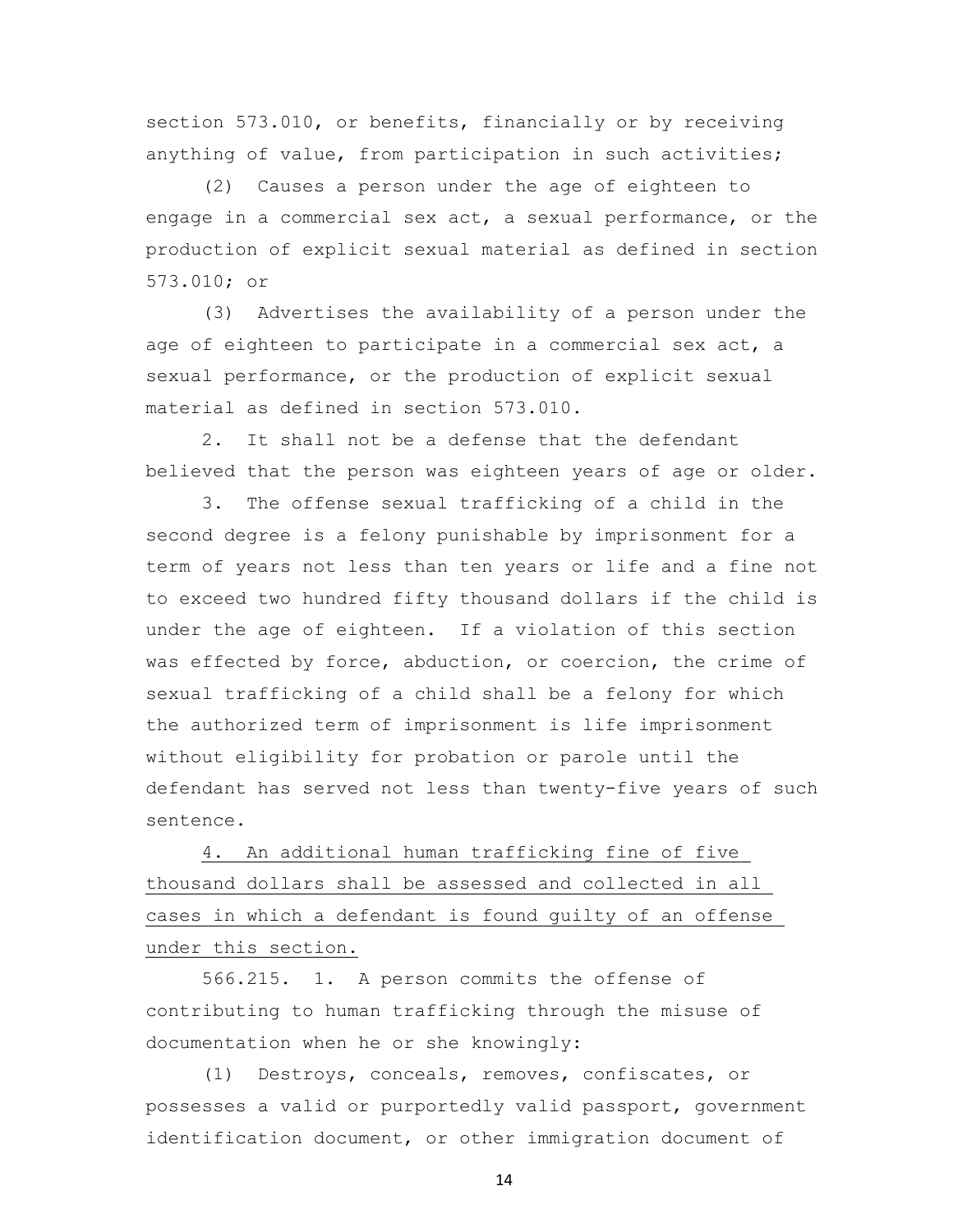another person while committing offenses or with the intent to commit offenses, pursuant to sections 566.203 to 566.218; or

 (2) Prevents, restricts, or attempts to prevent or restrict, without lawful authority, a person's ability to move or travel by restricting the proper use of identification, in order to maintain the labor or services of a person who is the victim of an offense committed pursuant to sections 566.203 to 566.218.

 2. A person who is found guilty of the offense of contributing to human trafficking through the misuse of documentation shall not be required to register as a sexual offender pursuant to the provisions of section 589.400, unless he or she is otherwise required to register pursuant to the provisions of such section.

 3. The offense of contributing to human trafficking through the misuse of documentation is a class E felony.

 4. An additional human trafficking fine of five thousand dollars shall be assessed and collected in all cases in which a defendant is found guilty of an offense under this section.

 567.020. 1. A person commits the offense of prostitution if he or she engages in or offers or agrees to engage in sexual conduct with another person in return for something of value to be received by any person.

 2. The offense of prostitution is a class B misdemeanor unless the person knew prior to performing the act of prostitution that he or she was infected with HIV in which case prostitution is a class B felony. The use of condoms is not a defense to this offense.

 3. As used in this section, "HIV" means the human immunodeficiency virus that causes acquired immunodeficiency syndrome.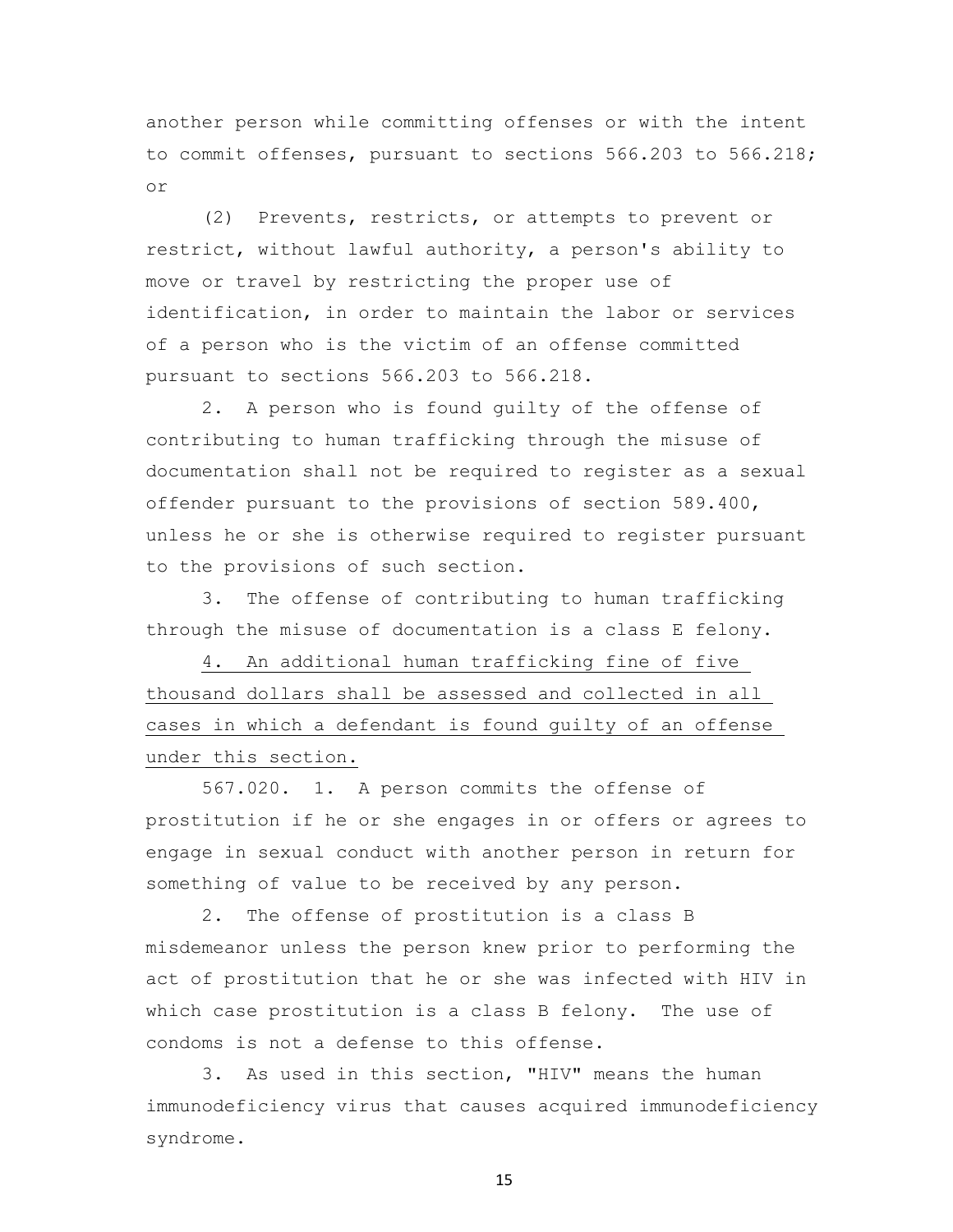4. The judge may order a drug and alcohol abuse treatment program for any person found guilty of prostitution, either after trial or upon a plea of guilty, before sentencing. For the class B misdemeanor offense, upon the successful completion of such program by the defendant, the court may at its discretion allow the defendant to withdraw the plea of guilty or reverse the verdict and enter a judgment of not guilty. For the class B felony offense, the court shall not allow the defendant to withdraw the plea of guilty or reverse the verdict and enter a judgment of not guilty. The judge, however, has discretion to take into consideration successful completion of a drug or alcohol treatment program in determining the defendant's sentence.

 5. **[**In addition to the affirmative defense provided in subsection 2 of section 566.223, it shall be an affirmative defense to prosecution pursuant to this section that the defendant**]** A person shall not be certified as an adult or adjudicated as a delinquent for the offense of prostitution under this section if the person was under the age of eighteen **[**and was acting under the coercion, as defined in section 566.200, of an agent**]** at the time **[**of**]** the offense **[**charged**]** occurred. In such cases where the **[**defendant**]** person was under the age of eighteen, the **[**defendant**]** person shall be classified as a victim of abuse, as defined under section 210.110, and such abuse shall be reported immediately to the children's division, as required under section 210.115 and to the juvenile officer for appropriate services, treatment, investigation, and other proceedings as provided under chapters 207, 210, and 211. Upon request, the local law enforcement agency and the prosecuting attorney shall assist the children's division and the juvenile officer in conducting the investigation.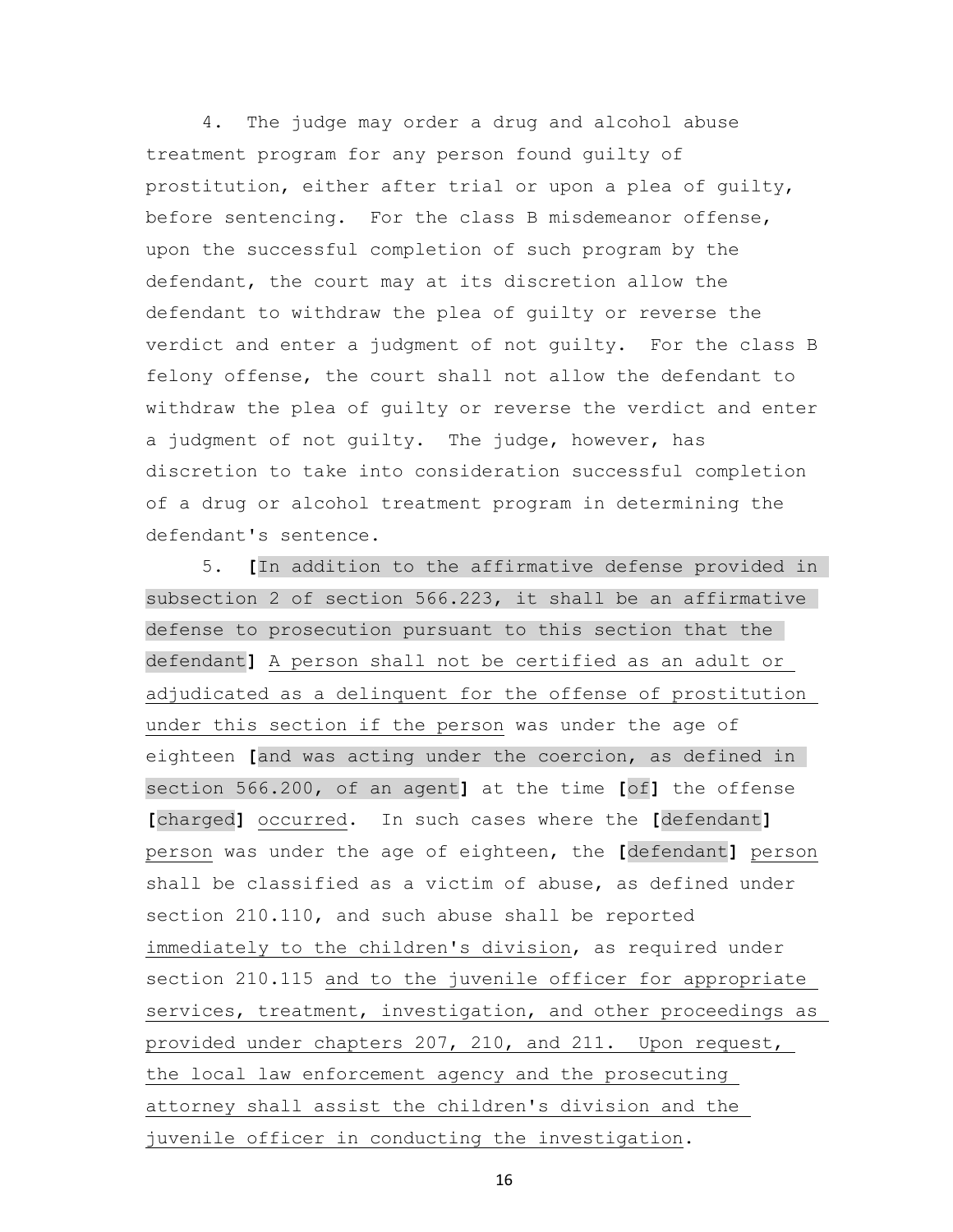573.010. As used in this chapter the following terms shall mean:

 (1) "Adult cabaret", a nightclub, bar, juice bar, restaurant, bottle club, or other commercial establishment, regardless of whether alcoholic beverages are served, which regularly features persons who appear semi-nude;

 (2) "Characterized by", describing the essential character or dominant theme of an item;

(3) "Child", any person under the age of fourteen;

(4) "Child pornography":

 (a) Any obscene material or performance depicting sexual conduct, sexual contact as defined in section 566.010, or a sexual performance and which has as one of its participants or portrays as an observer of such conduct, contact, or performance a minor; or

 (b) Any visual depiction, including any photograph, film, video, picture, or computer or computer-generated image or picture, whether made or produced by electronic, mechanical, or other means, of sexually explicit conduct where:

 a. The production of such visual depiction involves the use of a minor engaging in sexually explicit conduct;

 b. Such visual depiction is a digital image, computer image, or computer-generated image that is, or is indistinguishable from, that of a minor engaging in sexually explicit conduct, in that the depiction is such that an ordinary person viewing the depiction would conclude that the depiction is of an actual minor engaged in sexually explicit conduct; or

 c. Such visual depiction has been created, adapted, or modified to show that an identifiable minor is engaging in sexually explicit conduct. "Identifiable minor" means a person who was a minor at the time the visual depiction was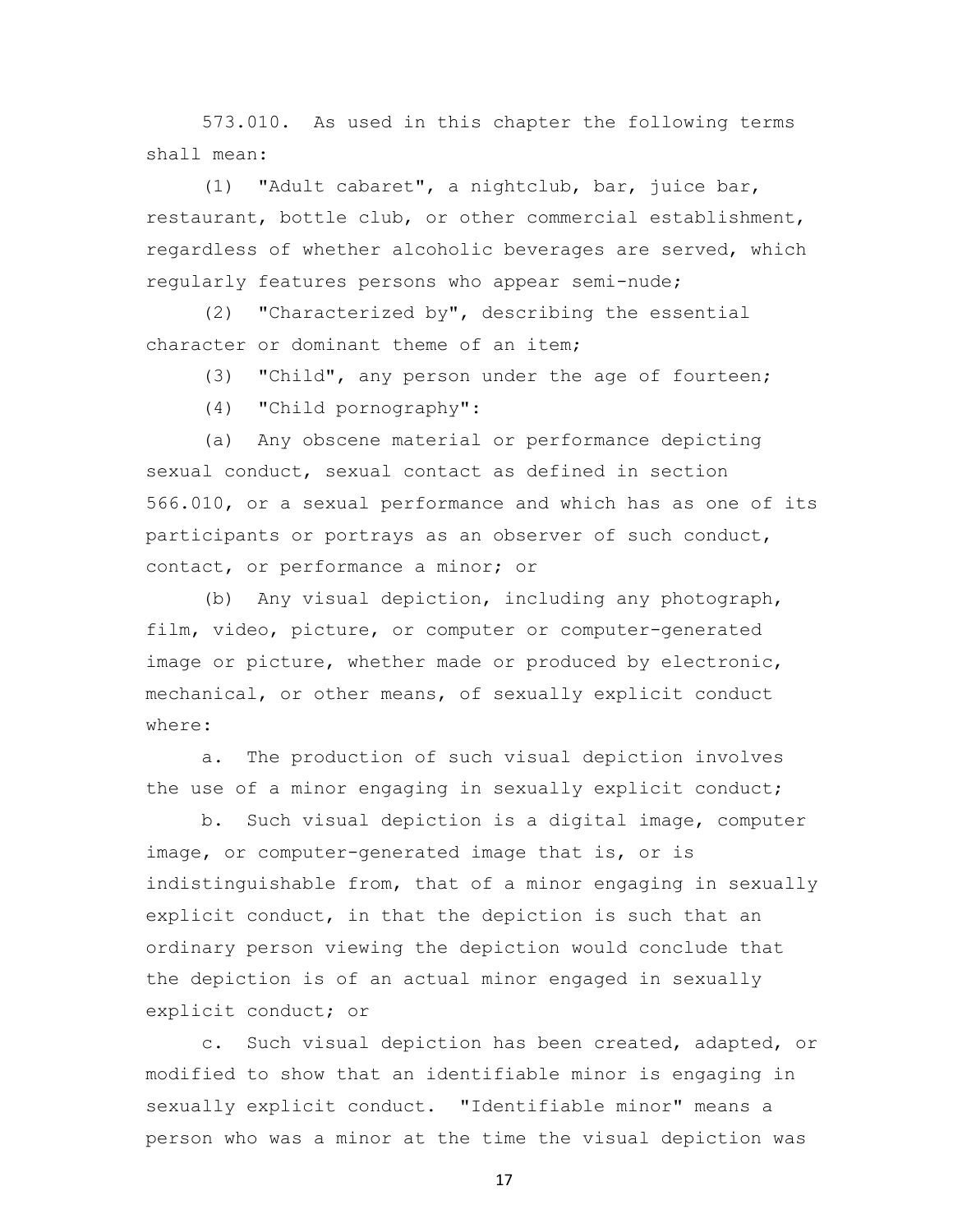created, adapted, or modified; or whose image as a minor was used in creating, adapting, or modifying the visual depiction; and who is recognizable as an actual person by the person's face, likeness, or other distinguishing characteristic, such as a unique birthmark or other recognizable feature. The term "identifiable minor" shall not be construed to require proof of the actual identity of the identifiable minor;

 (5) "Employ", "employee", or "employment", any person who performs any service on the premises of a sexually oriented business, on a full-time, part-time, or contract basis, whether or not the person is denominated an employee, independent contractor, agent, or otherwise. Employee does not include a person exclusively on the premises for repair or maintenance of the premises or for the delivery of goods to the premises;

 (6) "Explicit sexual material", any pictorial or threedimensional material depicting human masturbation, deviate sexual intercourse, sexual intercourse, direct physical stimulation or unclothed genitals, sadomasochistic abuse, or emphasizing the depiction of postpubertal human genitals; provided, however, that works of art or of anthropological significance shall not be deemed to be within the foregoing definition;

 (7) "Furnish", to issue, sell, give, provide, lend, mail, deliver, transfer, circulate, disseminate, present, exhibit or otherwise provide;

 (8) "Material", anything printed or written, or any picture, drawing, photograph, motion picture film, videotape or videotape production, or pictorial representation, or any recording or transcription, or any mechanical, chemical, or electrical reproduction, or stored computer data, or anything which is or may be used as a means of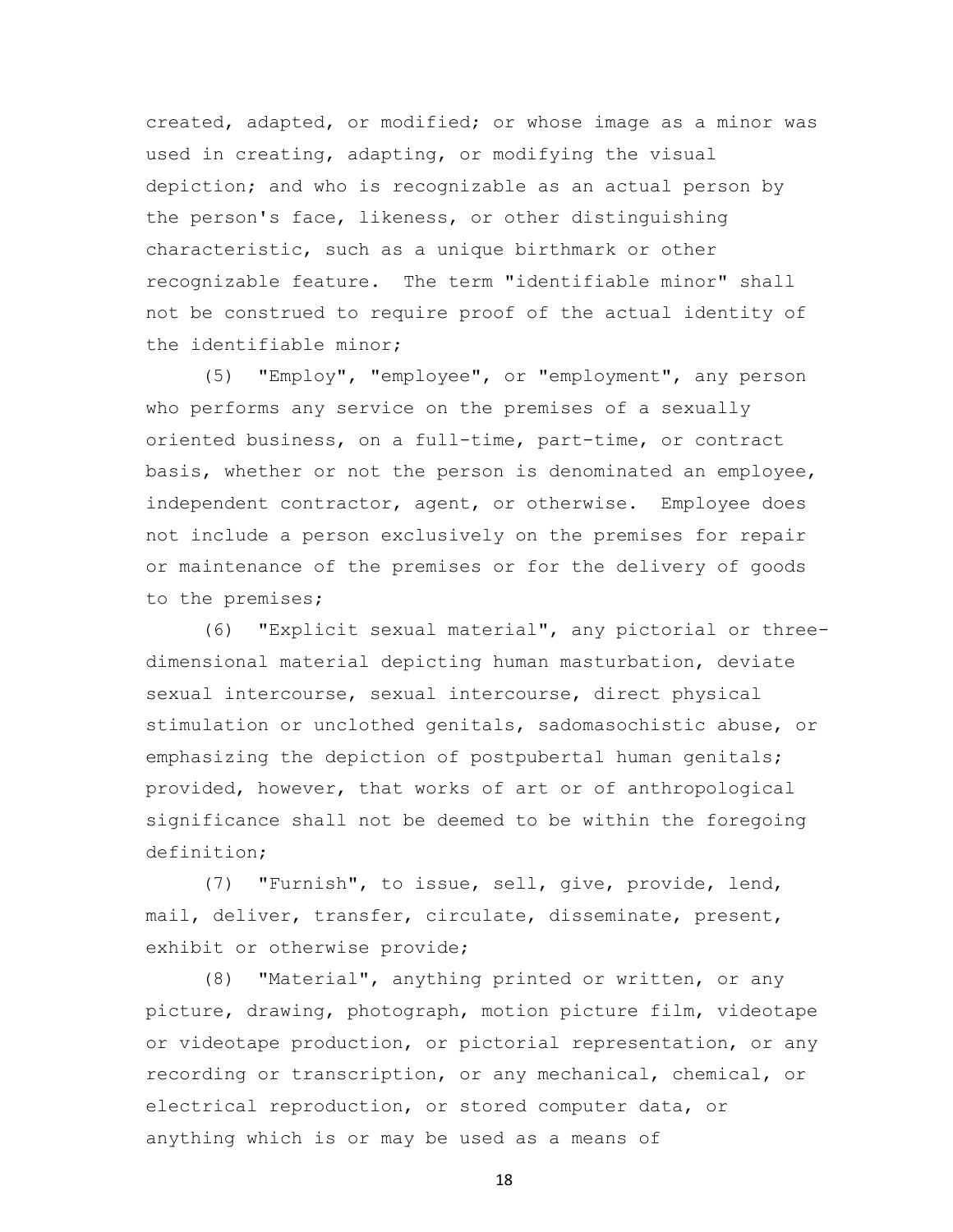communication. Material includes undeveloped photographs, molds, printing plates, stored computer data and other latent representational objects;

 (9) "Minor", any person less than eighteen years of age;

 (10) "Nudity" or "state of nudity", the showing of the human genitals, pubic area, vulva, anus, anal cleft, or the female breast with less than a fully opaque covering of any part of the nipple or areola;

 (11) "Obscene", any material or performance if, taken as a whole:

 (a) Applying contemporary community standards, its predominant appeal is to prurient interest in sex; and

 (b) The average person, applying contemporary community standards, would find the material depicts or describes sexual conduct in a patently offensive way; and

 (c) A reasonable person would find the material lacks serious literary, artistic, political or scientific value;

 (12) "Operator", any person on the premises of a sexually oriented business who causes the business to function, puts or keeps the business in operation, or is authorized to manage the business or exercise overall operational control of the business premises. A person may be found to be operating or causing to be operated a sexually oriented business whether or not such person is an owner, part owner, or licensee of the business;

 (13) "Performance", any play, motion picture film, videotape, dance or exhibition performed before an audience of one or more;

 (14) "Pornographic for minors", any material or performance if the following apply:

 (a) The average person, applying contemporary community standards, would find that the material or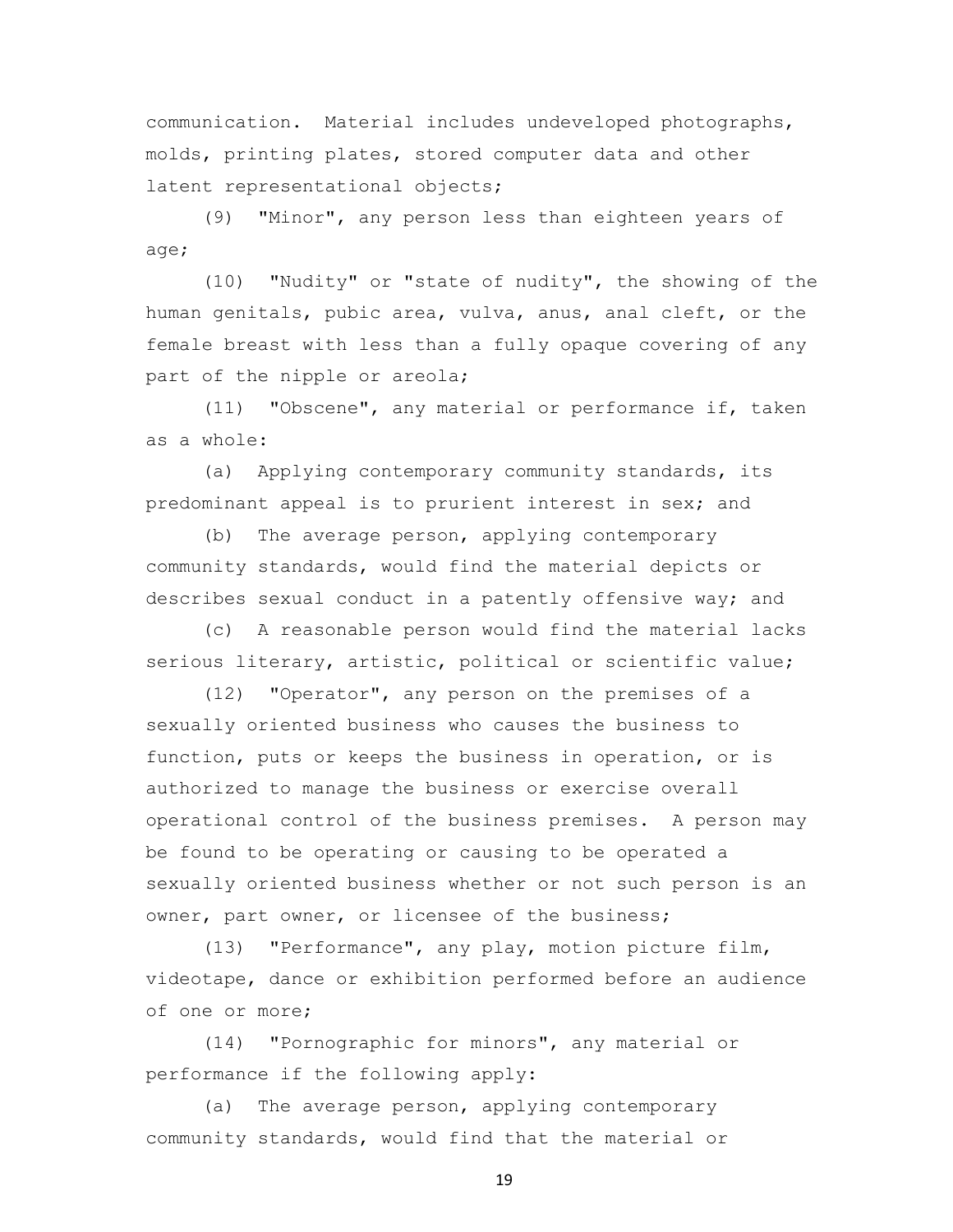performance, taken as a whole, has a tendency to cater or appeal to a prurient interest of minors; and

 (b) The material or performance depicts or describes nudity, sexual conduct, the condition of human genitals when in a state of sexual stimulation or arousal, or sadomasochistic abuse in a way which is patently offensive to the average person applying contemporary adult community standards with respect to what is suitable for minors; and

 (c) The material or performance, taken as a whole, lacks serious literary, artistic, political, or scientific value for minors;

 (15) "Premises", the real property upon which a sexually oriented business is located, and all appurtenances thereto and buildings thereon, including but not limited to the sexually oriented business, the grounds, private walkways, and parking lots or parking garages or both;

 (16) "Promote", to manufacture, issue, sell, provide, mail, deliver, transfer, transmute, publish, distribute, circulate, disseminate, present, exhibit, or advertise, or to offer or agree to do the same, by any means including a computer;

 (17) "Regularly", the consistent and repeated doing of the act so described;

 (18) "Sadomasochistic abuse", flagellation or torture by or upon a person as an act of sexual stimulation or gratification;

 (19) "Semi-nude" or "state of semi-nudity", the showing of the female breast below a horizontal line across the top of the areola and extending across the width of the breast at such point, or the showing of the male or female buttocks. Such definition includes the lower portion of the human female breast, but shall not include any portion of the cleavage of the female breasts exhibited by a bikini,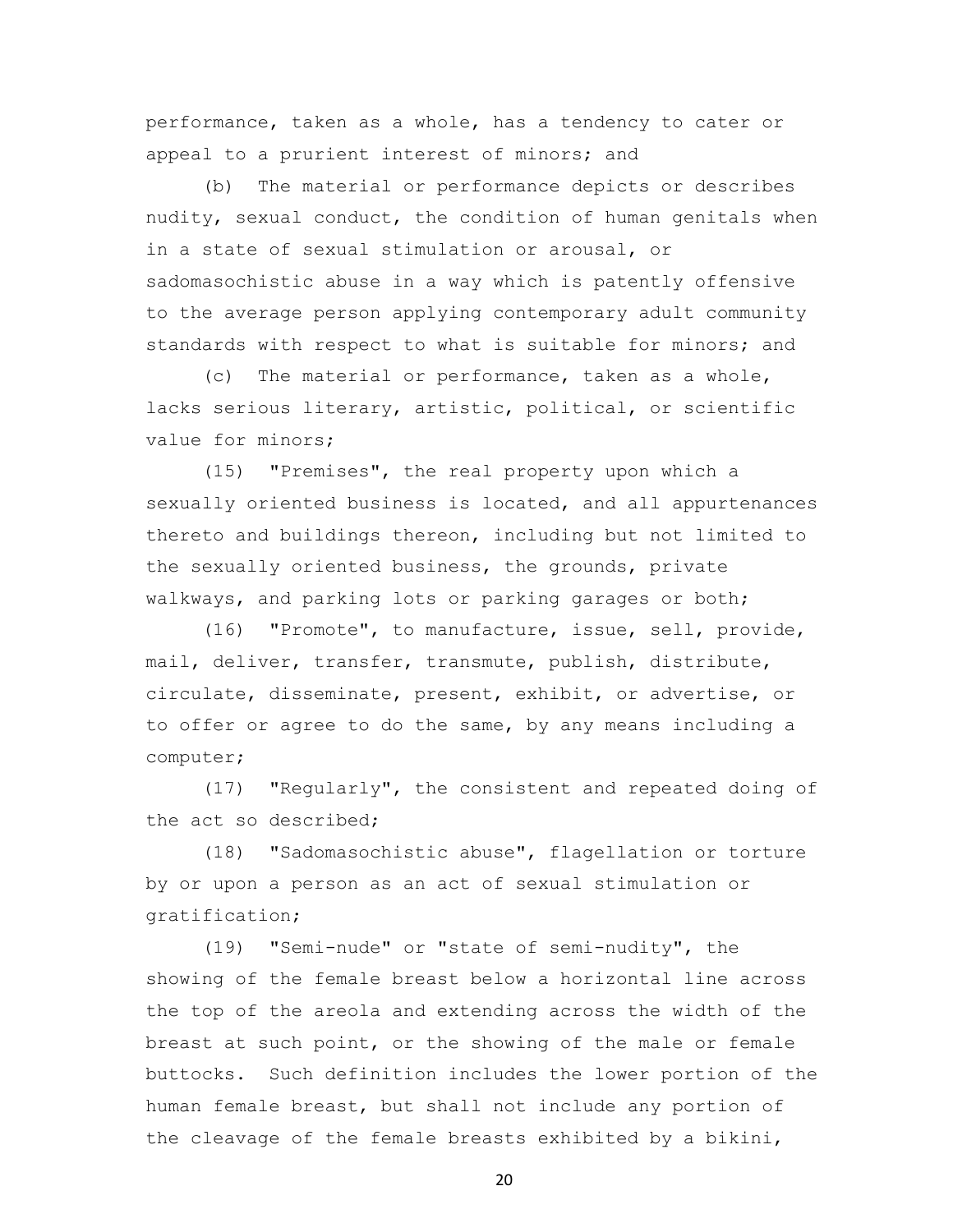dress, blouse, shirt, leotard, or similar wearing apparel provided the areola is not exposed in whole or in part;

 (20) "Sexual conduct", actual or simulated, normal or perverted acts of human masturbation; deviate sexual intercourse; sexual intercourse; or physical contact with a person's clothed or unclothed genitals, pubic area, buttocks, or the breast of a female in an act of apparent sexual stimulation or gratification or any sadomasochistic abuse or acts including animals or any latent objects in an act of apparent sexual stimulation or gratification;

(21) "Sexually explicit conduct", actual or simulated:

 (a) Sexual intercourse, including genital-genital, oral-genital, anal-genital, or oral-anal, whether between persons of the same or opposite sex;

(b) Bestiality;

- (c) Masturbation;
- (d) Sadistic or masochistic abuse; or

 (e) Lascivious exhibition of the genitals or pubic area of any person;

(22) "Sexually oriented business" includes:

 (a) An adult bookstore or adult video store. "Adult bookstore" or "adult video store" means a commercial establishment which, as one of its principal business activities, offers for sale or rental for any form of consideration any one or more of the following: books, magazines, periodicals, or other printed matter, or photographs, films, motion pictures, video cassettes, compact discs, digital video discs, slides, or other visual representations which are characterized by their emphasis upon the display of specified sexual activities or specified anatomical areas. A principal business activity exists where the commercial establishment: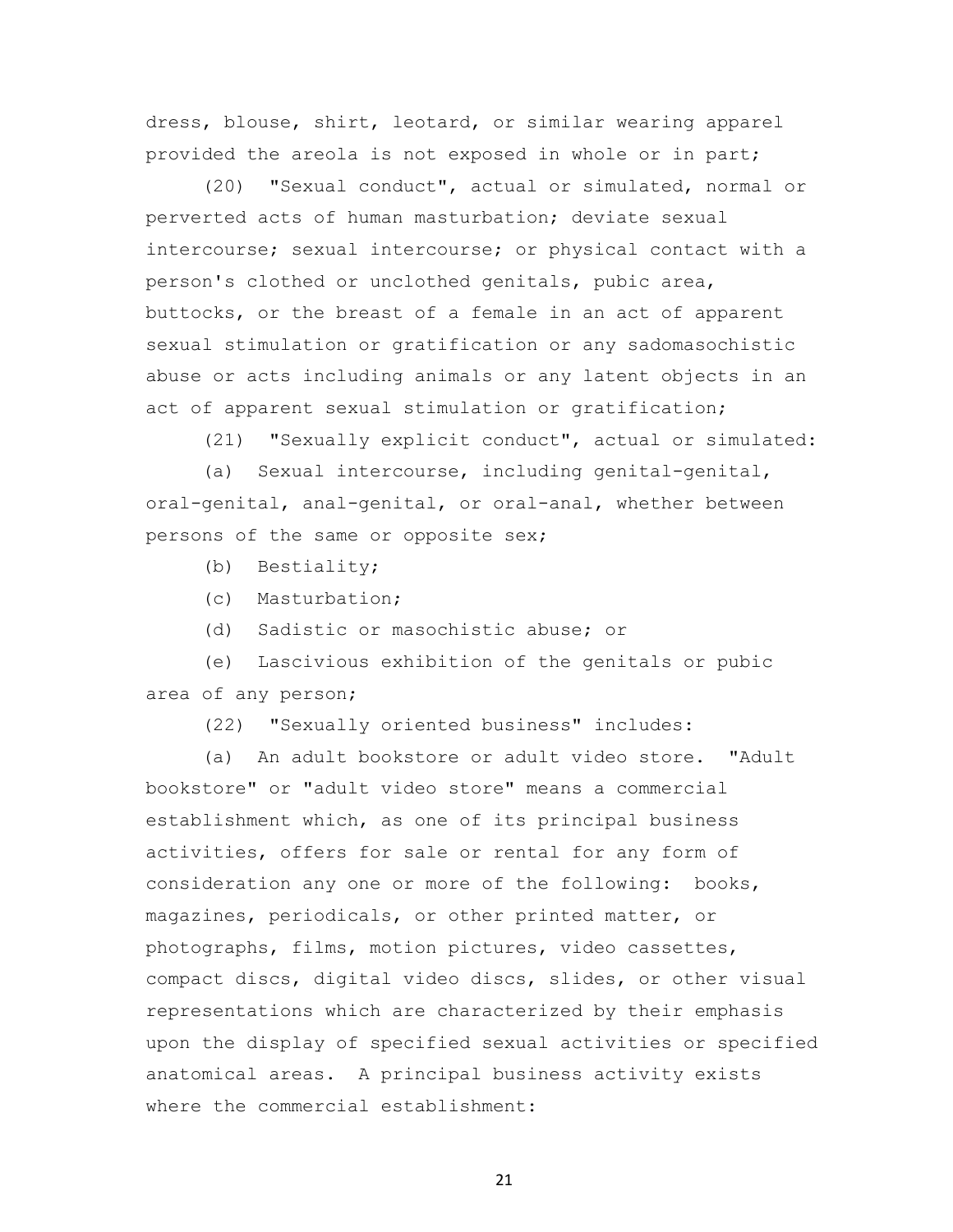a. Has a substantial portion of its displayed merchandise which consists of such items; or

 b. Has a substantial portion of the wholesale value of its displayed merchandise which consists of such items; or

 c. Has a substantial portion of the retail value of its displayed merchandise which consists of such items; or

 d. Derives a substantial portion of its revenues from the sale or rental, for any form of consideration, of such items; or

 e. Maintains a substantial section of its interior business space for the sale or rental of such items; or

 f. Maintains an adult arcade. "Adult arcade" means any place to which the public is permitted or invited wherein coin-operated or slug-operated or electronically, electrically, or mechanically controlled still or motion picture machines, projectors, or other image-producing devices are regularly maintained to show images to five or fewer persons per machine at any one time, and where the images so displayed are characterized by their emphasis upon matter exhibiting specified sexual activities or specified anatomical areas;

(b) An adult cabaret;

 (c) An adult motion picture theater. "Adult motion picture theater" means a commercial establishment where films, motion pictures, video cassettes, slides, or similar photographic reproductions, which are characterized by their emphasis upon the display of specified sexual activities or specified anatomical areas are regularly shown to more than five persons for any form of consideration;

 (d) A semi-nude model studio. "Semi-nude model studio" means a place where persons regularly appear in a state of semi-nudity for money or any form of consideration in order to be observed, sketched, drawn, painted,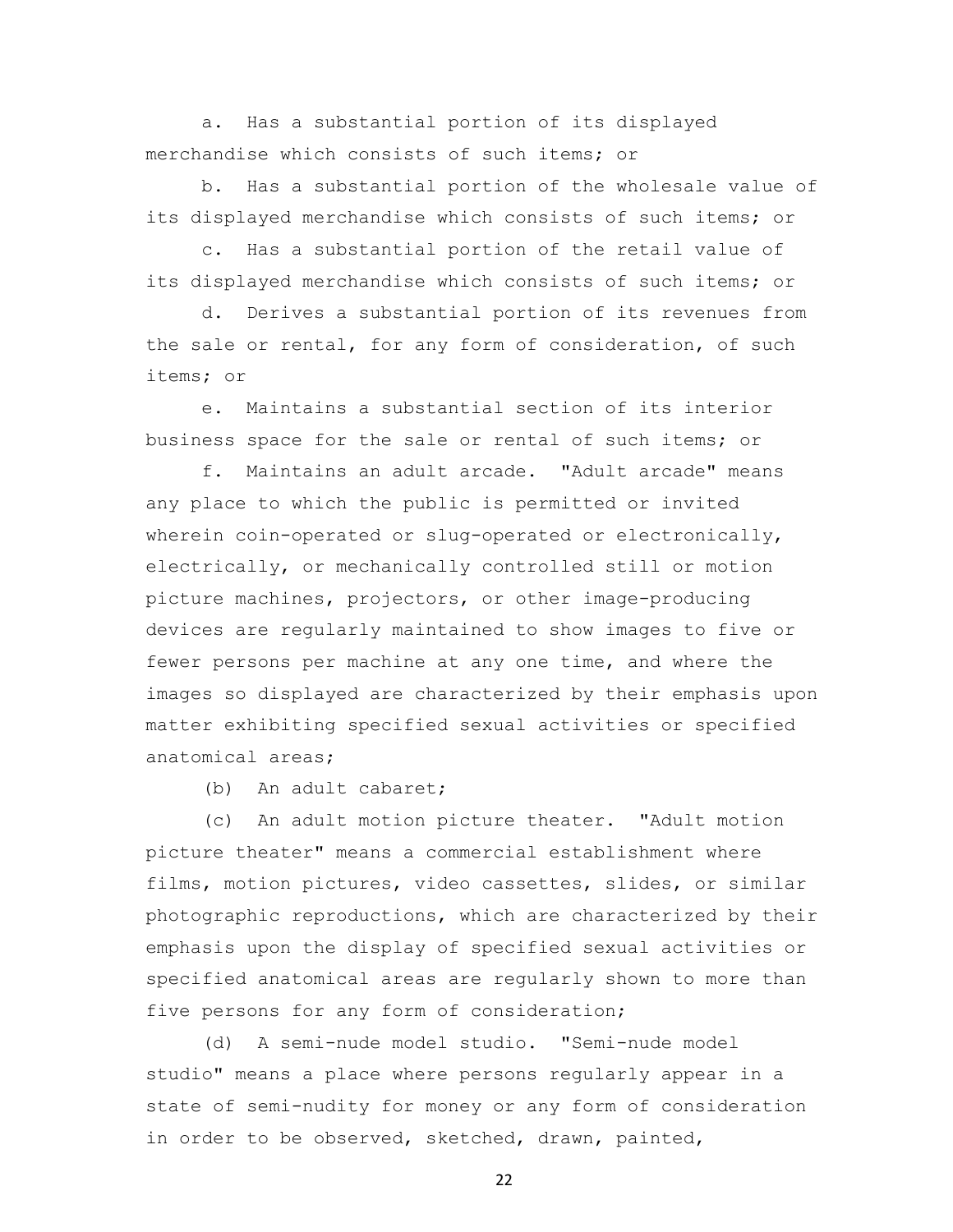sculptured, photographed, or similarly depicted by other persons. Such definition shall not apply to any place where persons appearing in a state of semi-nudity do so in a modeling class operated:

 a. By a college, junior college, or university supported entirely or partly by taxation;

 b. By a private college or university which maintains and operates educational programs in which credits are transferable to a college, junior college, or university supported entirely or partly by taxation; or

c. In a structure:

 (i) Which has no sign visible from the exterior of the structure and no other advertising that indicates a seminude person is available for viewing; and

 (ii) Where, in order to participate in a class, a student must enroll at least three days in advance of the class;

 (e) A sexual encounter center. "Sexual encounter center" means a business or commercial enterprise that, as one of its principal purposes, purports to offer for any form of consideration physical contact in the form of wrestling or tumbling between two or more persons when one or more of the persons is semi-nude;

 (23) "Sexual performance", any performance, or part thereof, which includes sexual conduct by a child who is less than **[**seventeen**]** eighteen years of age;

(24) "Specified anatomical areas" include:

 (a) Less than completely and opaquely covered: human genitals, pubic region, buttock, and female breast below a point immediately above the top of the areola; and

 (b) Human male genitals in a discernibly turgid state, even if completely and opaquely covered;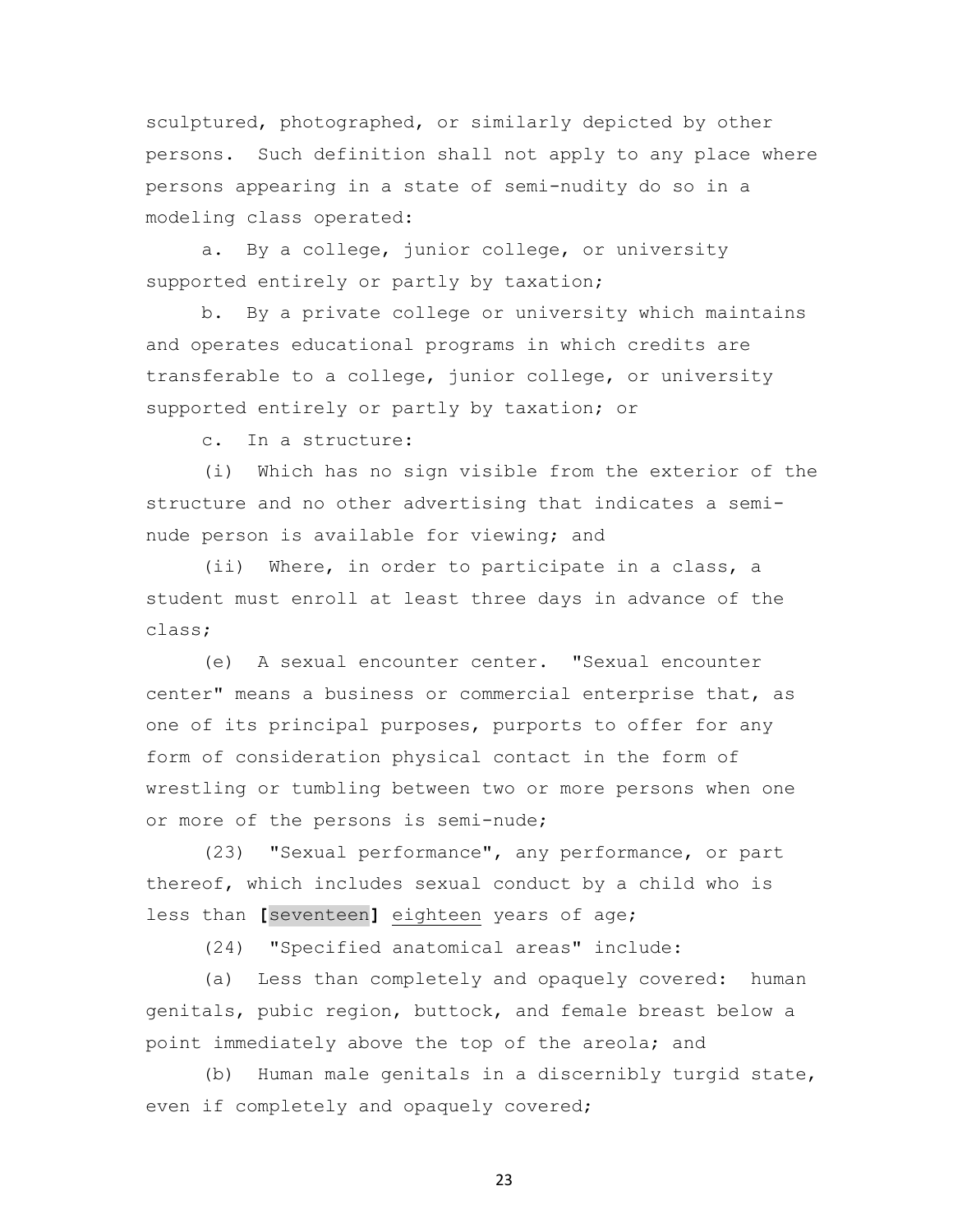(25) "Specified sexual activity", includes any of the following:

 (a) Intercourse, oral copulation, masturbation, or sodomy; or

 (b) Excretory functions as a part of or in connection with any of the activities described in paragraph (a) of this subdivision;

 (26) "Substantial", at least thirty percent of the item or items so modified;

 (27) "Visual depiction", includes undeveloped film and videotape, and data stored on computer disk or by electronic means which is capable of conversion into a visual image.

 573.024. 1. A person commits the offense of enabling sexual exploitation of a minor if such person acting with criminal negligence permits or allows any violation of section 566.210, 566.211, 573.020, 573.023, 573.025, 573.030, 573.035, 573.200, or 573.205.

 2. The offense of enabling sexual exploitation of a minor is a class E felony for the first offense and a class C felony for a second or subsequent offense.

 3. If the person guilty of the offense of enabling sexual exploitation of a minor is an owner of a business or the owner's agent and the business provided the location or locations for such exploitation, the business location or locations shall be required to close for up to one year for the first offense, and the length of time shall be determined by the court. For a second offense, such business location or locations shall permanently close. As used in this section, "business" shall include, but is not limited to, a hotel or massage parlor.

 573.206. 1. A person commits the offense of patronizing a sexual performance by a child if such person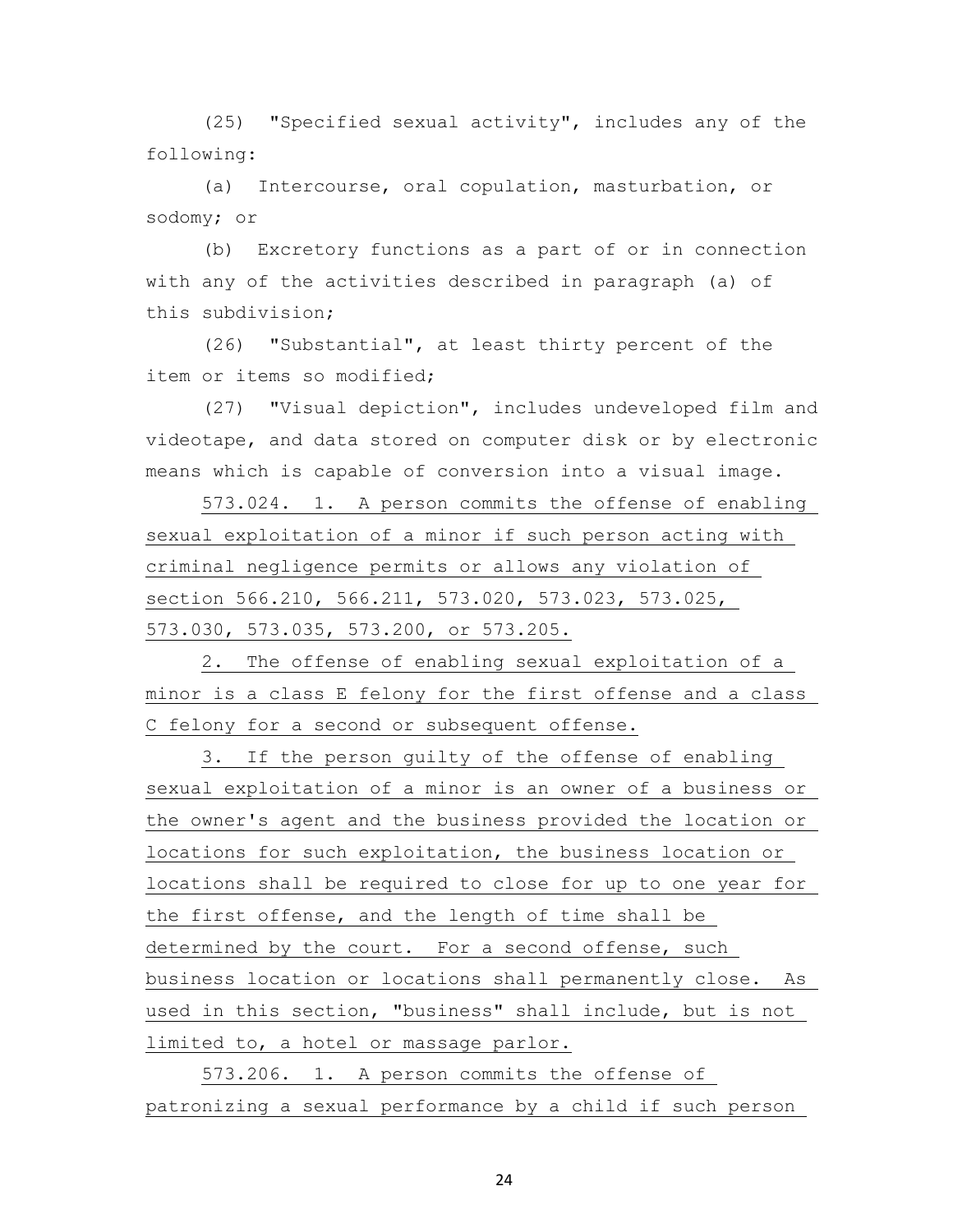obtains, solicits, or participates in a sexual performance by a child under eighteen years of age.

 2. The offense of patronizing a sexual performance by a child is a class C felony.

 589.414. 1. Any person required by sections 589.400 to 589.425 to register shall, within three business days, appear in person to the chief law enforcement officer of the county or city not within a county if there is a change to any of the following information:

(1) Name;

(2) Residence;

 (3) Employment, including status as a volunteer or intern;

(4) Student status; or

 (5) A termination to any of the items listed in this subsection.

 2. Any person required to register under sections 589.400 to 589.425 shall, within three business days, notify the chief law enforcement official of the county or city not within a county of any changes to the following information:

(1) Vehicle information;

(2) Temporary lodging information;

(3) Temporary residence information;

 (4) Email addresses, instant messaging addresses, and any other designations used in internet communications, postings, or telephone communications; or

 (5) Telephone or other cellular number, including any new forms of electronic communication.

 3. The chief law enforcement official in the county or city not within a county shall immediately forward the registration changes described under subsections 1 and 2 of this section to the Missouri state highway patrol within three business days.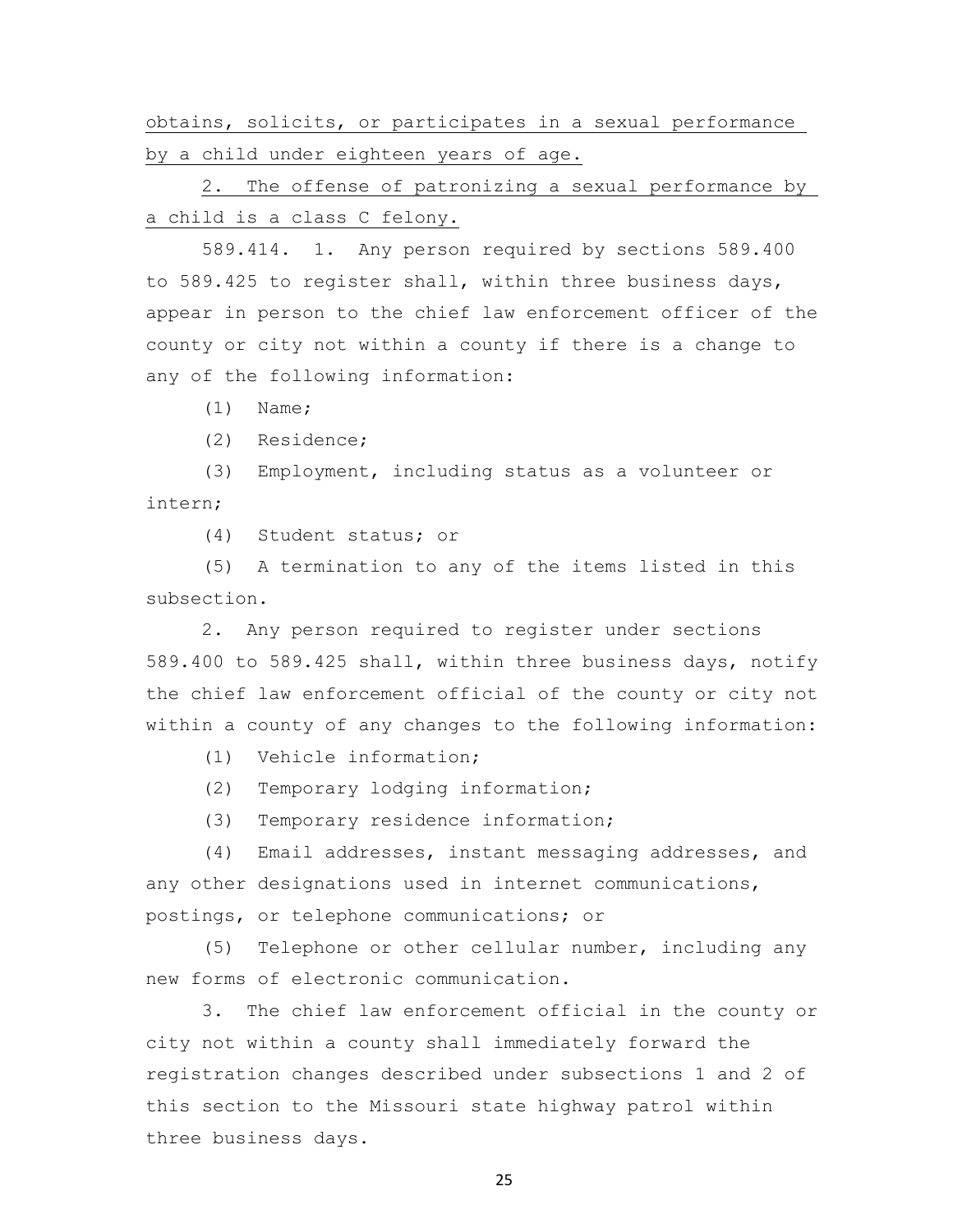4. If any person required by sections 589.400 to 589.425 to register changes such person's residence or address to a different county or city not within a county, the person shall appear in person and shall inform both the chief law enforcement official with whom the person last registered and the chief law enforcement official of the county or city not within a county having jurisdiction over the new residence or address in writing within three business days of such new address and phone number, if the phone number is also changed. If any person required by sections 589.400 to 589.425 to register changes his or her state, territory, the District of Columbia, or foreign country, or federal, tribal, or military jurisdiction of residence, the person shall appear in person and shall inform both the chief law enforcement official with whom the person was last registered and the chief law enforcement official of the area in the new state, territory, the District of Columbia, or foreign country, or federal, tribal, or military jurisdiction having jurisdiction over the new residence or address within three business days of such new address. Whenever a registrant changes residence, the chief law enforcement official of the county or city not within a county where the person was previously registered shall inform the Missouri state highway patrol of the change within three business days. When the registrant is changing the residence to a new state, territory, the District of Columbia, or foreign country, or federal, tribal, or military jurisdiction, the Missouri state highway patrol shall inform the responsible official in the new state, territory, the District of Columbia, or foreign country, or federal, tribal, or military jurisdiction of residence within three business days.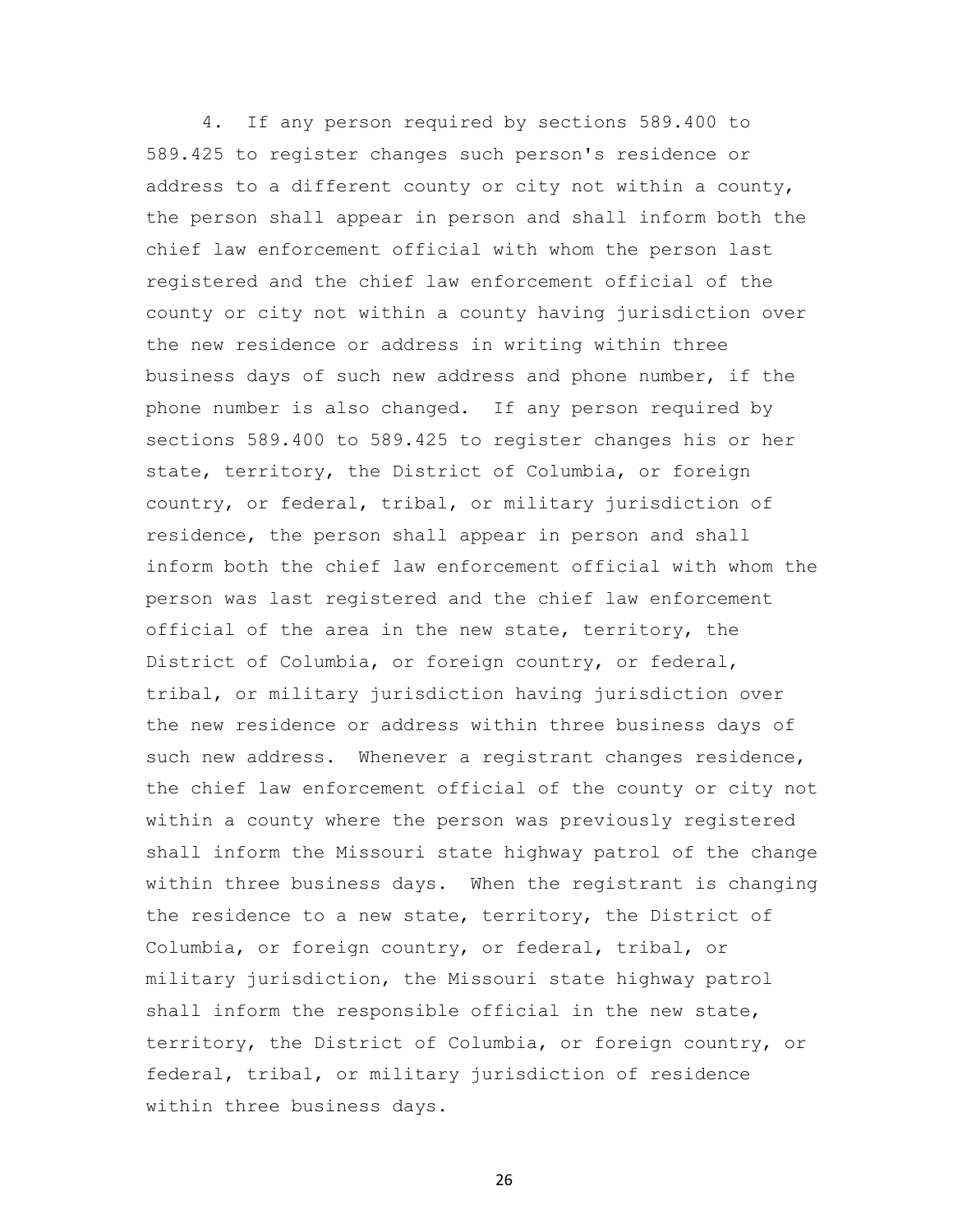5. Tier I sexual offenders, in addition to the requirements of subsections 1 to 4 of this section, shall report in person to the chief law enforcement official annually in the month of their birth to verify the information contained in their statement made pursuant to section 589.407. Tier I sexual offenders include:

 (1) Any offender who has been adjudicated for the offense of:

 (a) Sexual abuse in the first degree under section 566.100 if the victim is eighteen years of age or older;

 (b) Sexual misconduct involving a child under section 566.083 if it is a first offense and the punishment is less than one year;

 (c) Sexual abuse in the second degree under section 566.101 if the punishment is less than a year;

 (d) Kidnapping in the second degree under section 565.120 with sexual motivation;

 (e) Kidnapping in the third degree under section 565.130;

 (f) Sexual conduct with a nursing facility resident or vulnerable person in the first degree under section 566.115 if the punishment is less than one year;

 (g) Sexual conduct under section 566.116 with a nursing facility resident or vulnerable person;

 (h) Sexual **[**contact with a prisoner or offender**]** conduct in the course of public duty under section 566.145 if the victim is eighteen years of age or older;

(i) Sex with an animal under section 566.111;

 (j) Trafficking for the purpose of sexual exploitation under section 566.209 if the victim is eighteen years of age or older;

 (k) Possession of child pornography under section 573.037;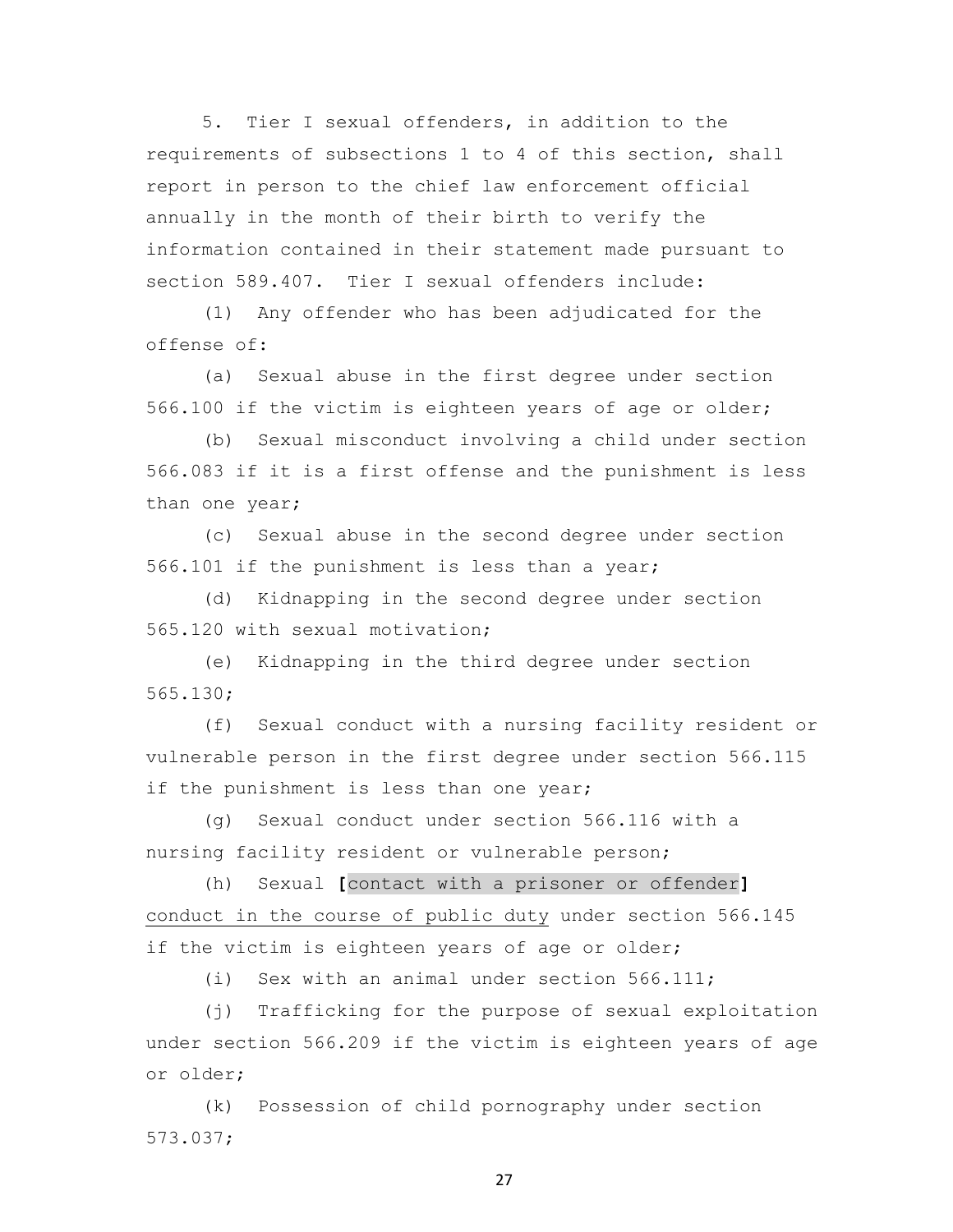(l) Sexual misconduct in the first degree under section 566.093;

 (m) Sexual misconduct in the second degree under section 566.095;

 (n) Child molestation in the second degree under section 566.068 as it existed prior to January 1, 2017, if the punishment is less than one year; or

 (o) Invasion of privacy under section 565.252 if the victim is less than eighteen years of age;

 (2) Any offender who is or has been adjudicated in any other state, territory, the District of Columbia, or foreign country, or under federal, tribal, or military jurisdiction of an offense of a sexual nature or with a sexual element that is comparable to the tier I sexual offenses listed in this subsection or, if not comparable to those in this subsection, comparable to those described as tier I offenses under the Sex Offender Registration and Notification Act, Title I of the Adam Walsh Child Protection and Safety Act of 2006, Pub. L. 109-248.

 6. Tier II sexual offenders, in addition to the requirements of subsections 1 to 4 of this section, shall report semiannually in person in the month of their birth and six months thereafter to the chief law enforcement official to verify the information contained in their statement made pursuant to section 589.407. Tier II sexual offenders include:

 (1) Any offender who has been adjudicated for the offense of:

 (a) Statutory sodomy in the second degree under section 566.064 if the victim is sixteen to seventeen years of age;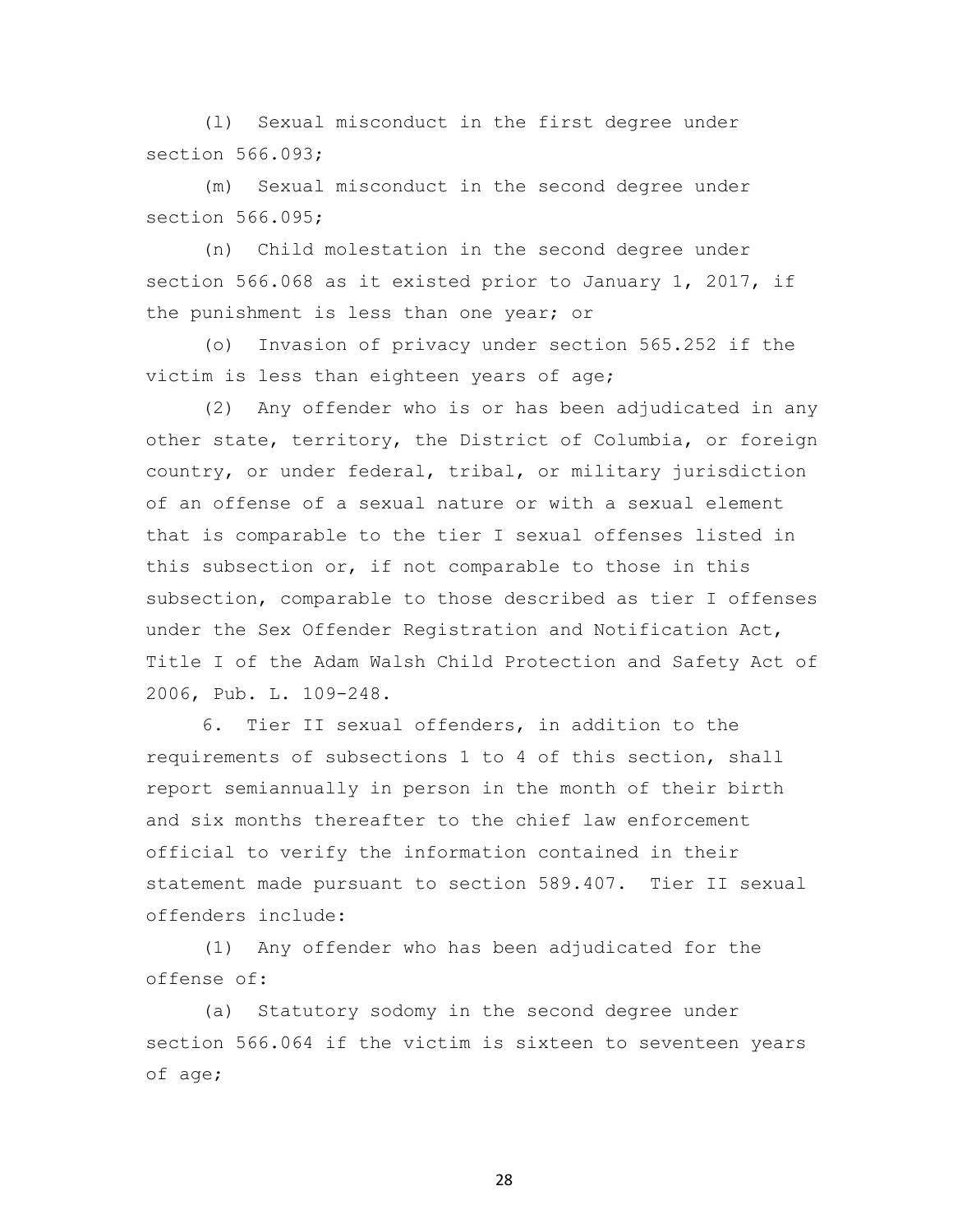(b) Child molestation in the third degree under section 566.069 if the victim is between thirteen and fourteen years of age;

 (c) Sexual contact with a student under section 566.086 if the victim is thirteen to seventeen years of age;

(d) Enticement of a child under section 566.151;

 (e) Abuse of a child under section 568.060 if the offense is of a sexual nature and the victim is thirteen to seventeen years of age;

 (f) Sexual exploitation of a minor under section 573.023;

 (g) Promoting child pornography in the first degree under section 573.025;

 (h) Promoting child pornography in the second degree under section 573.035;

(i) Patronizing prostitution under section 567.030;

 (j) Patronizing a sexual performance by a child under section 573.206;

 (k) Sexual **[**contact with a prisoner or offender**]** conduct in the course of public duty under section 566.145 if the victim is thirteen to seventeen years of age;

 **[**(k)**]** (l) Child molestation in the fourth degree under section 566.071 if the victim is thirteen to seventeen years of age;

 **[**(l)**]** (m) Sexual misconduct involving a child under section 566.083 if it is a first offense and the penalty is a term of imprisonment of more than a year; or

 **[**(m)**]** (n) Age misrepresentation with intent to solicit a minor under section 566.153;

 (2) Any person who is adjudicated of an offense comparable to a tier I offense listed in this section or failure to register offense under section 589.425 or comparable out-of-state failure to register offense and who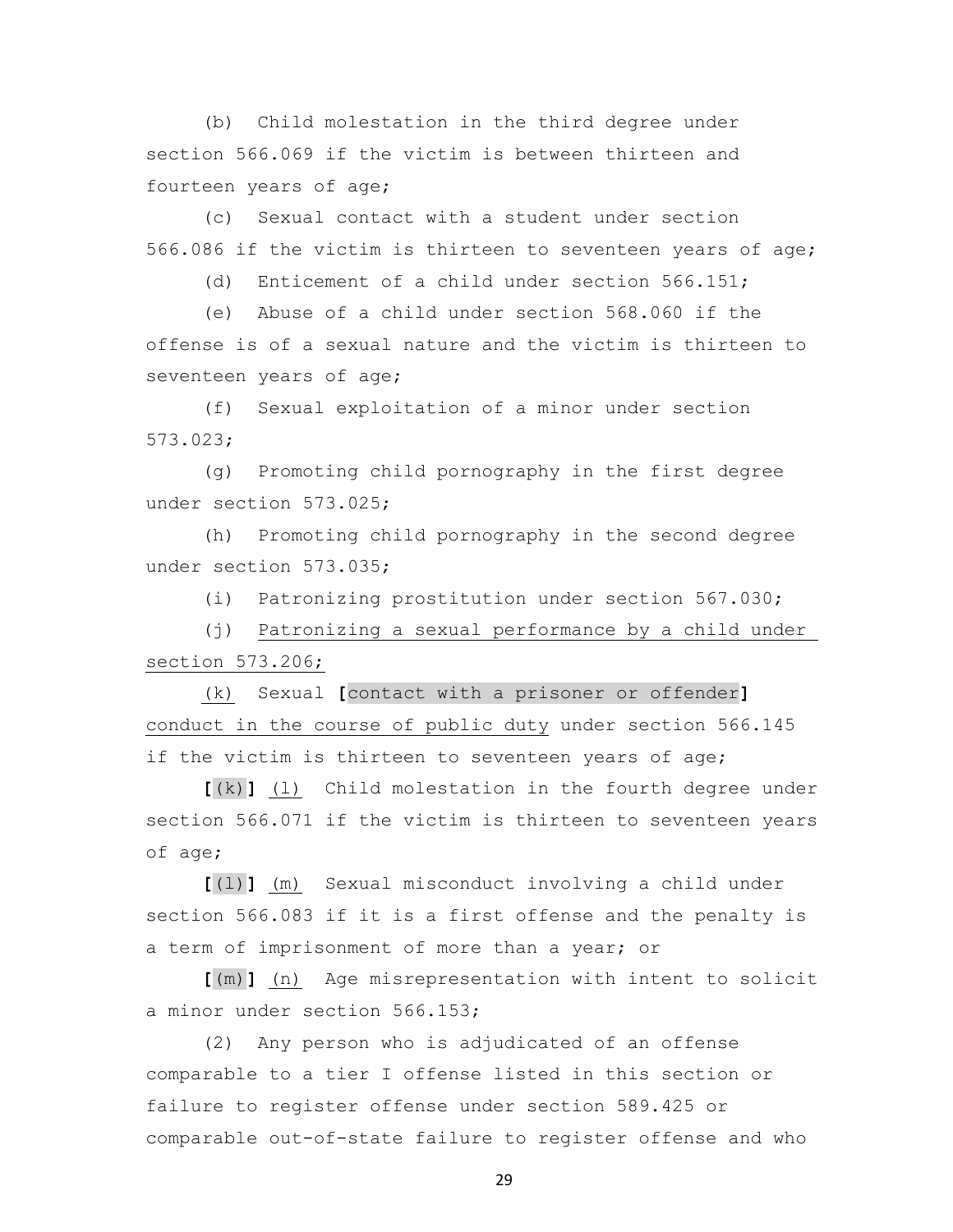is already required to register as a tier I offender due to having been adjudicated of a tier I offense on a previous occasion; or

 (3) Any person who is or has been adjudicated in any other state, territory, the District of Columbia, or foreign country, or under federal, tribal, or military jurisdiction for an offense of a sexual nature or with a sexual element that is comparable to the tier II sexual offenses listed in this subsection or, if not comparable to those in this subsection, comparable to those described as tier II offenses under the Sex Offender Registration and Notification Act, Title I of the Adam Walsh Child Protection and Safety Act of 2006, Pub. L. 109-248.

 7. Tier III sexual offenders, in addition to the requirements of subsections 1 to 4 of this section, shall report in person to the chief law enforcement official every ninety days to verify the information contained in their statement made under section 589.407. Tier III sexual offenders include:

 (1) Any offender registered as a predatory sexual offender as defined in section **[**566.123**]** 566.125 or a persistent sexual offender as defined in section **[**566.124**]** 566.125;

 (2) Any offender who has been adjudicated for the crime of:

(a) Rape in the first degree under section 566.030;

 (b) Statutory rape in the first degree under section 566.032;

(c) Rape in the second degree under section 566.031;

 (d) Endangering the welfare of a child in the first degree under section 568.045 if the offense is sexual in nature;

(e) Sodomy in the first degree under section 566.060;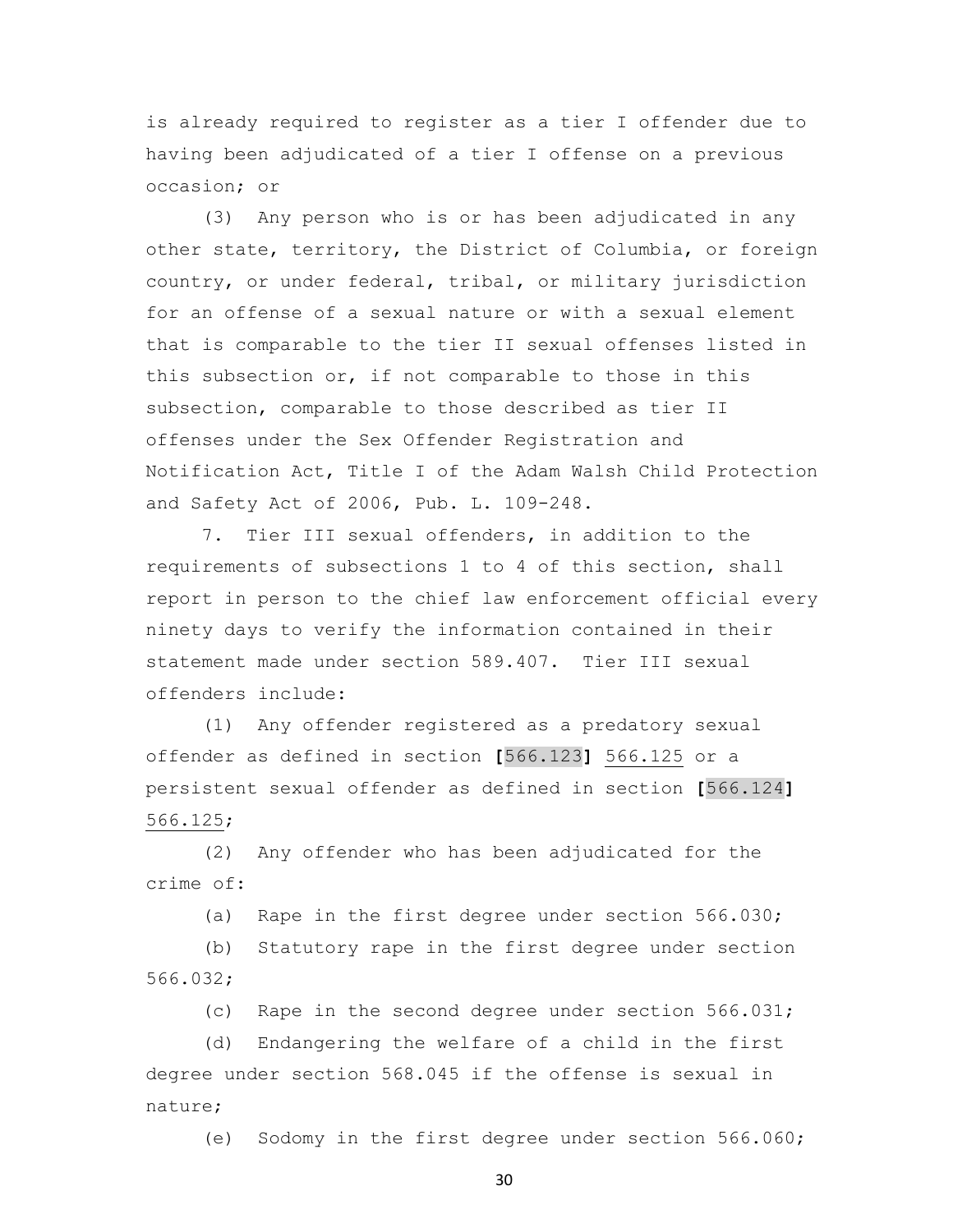(f) Statutory sodomy under section 566.062;

 (g) Statutory sodomy under section 566.064 if the victim is under sixteen years of age;

(h) Sodomy in the second degree under section 566.061;

 (i) Sexual misconduct involving a child under section 566.083 if the offense is a second or subsequent offense;

 (j) Sexual abuse in the first degree under section 566.100 if the victim is under thirteen years of age;

 (k) Kidnapping in the first degree under section 565.110 if the victim is under eighteen years of age, excluding kidnapping by a parent or guardian;

(l) Child kidnapping under section 565.115;

 (m) Sexual conduct with a nursing facility resident or vulnerable person in the first degree under section 566.115 if the punishment is greater than a year;

(n) Incest under section 568.020;

 (o) Endangering the welfare of a child in the first degree under section 568.045 with sexual intercourse or deviate sexual intercourse with a victim under eighteen years of age;

 (p) Child molestation in the first degree under section 566.067;

 (q) Child molestation in the second degree under section 566.068;

 (r) Child molestation in the third degree under section 566.069 if the victim is under thirteen years of age;

 (s) Promoting prostitution in the first degree under section 567.050 if the victim is under eighteen years of age;

 (t) Promoting prostitution in the second degree under section 567.060 if the victim is under eighteen years of age;

 (u) Promoting prostitution in the third degree under section 567.070 if the victim is under eighteen years of age;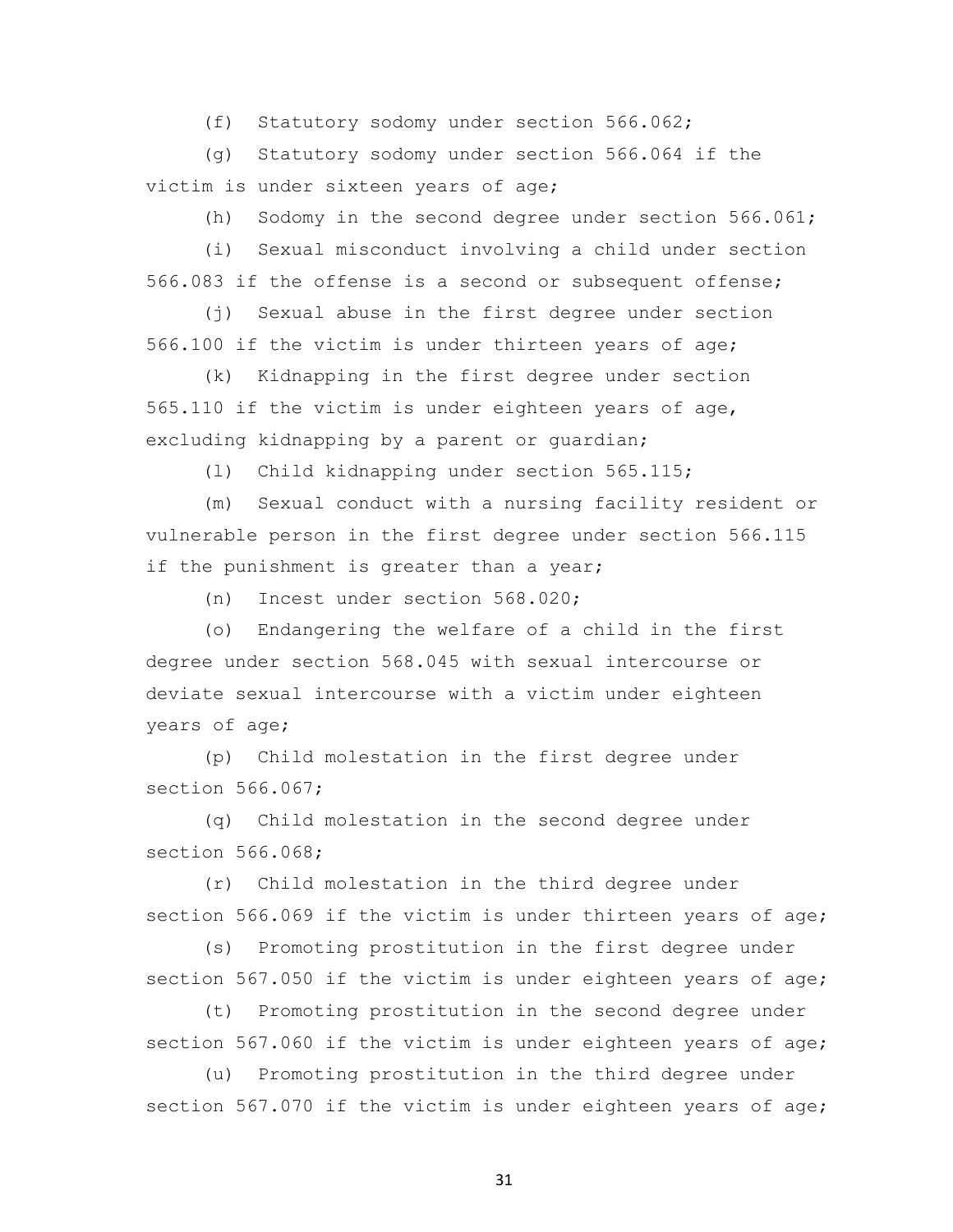(v) Promoting travel for prostitution under section 567.085 if the victim is under eighteen years of age;

 (w) Trafficking for the purpose of sexual exploitation under section 566.209 if the victim is under eighteen years of age;

 (x) Sexual trafficking of a child in the first degree under section 566.210;

 (y) Sexual trafficking of a child in the second degree under section 566.211;

 (z) Genital mutilation of a female child under section 568.065;

 (aa) Statutory rape in the second degree under section 566.034;

 (bb) Child molestation in the fourth degree under section 566.071 if the victim is under thirteen years of age;

 (cc) Sexual abuse in the second degree under section 566.101 if the penalty is a term of imprisonment of more than a year;

 (dd) Patronizing prostitution under section 567.030 if the offender is a persistent offender;

 (ee) Patronizing prostitution under section 567.030 if the victim is under eighteen years of age;

 (ff) Abuse of a child under section 568.060 if the offense is of a sexual nature and the victim is under thirteen years of age;

 **[**(ff) Sexual contact with a prisoner or offender under section 566.145 if the victim is under thirteen years of age;**]**

 (gg) Sexual **[**intercourse with a prisoner or offender**]** conduct in the course of public duty under section 566.145;

 (hh) Sexual contact with a student under section 566.086 if the victim is under thirteen years of age;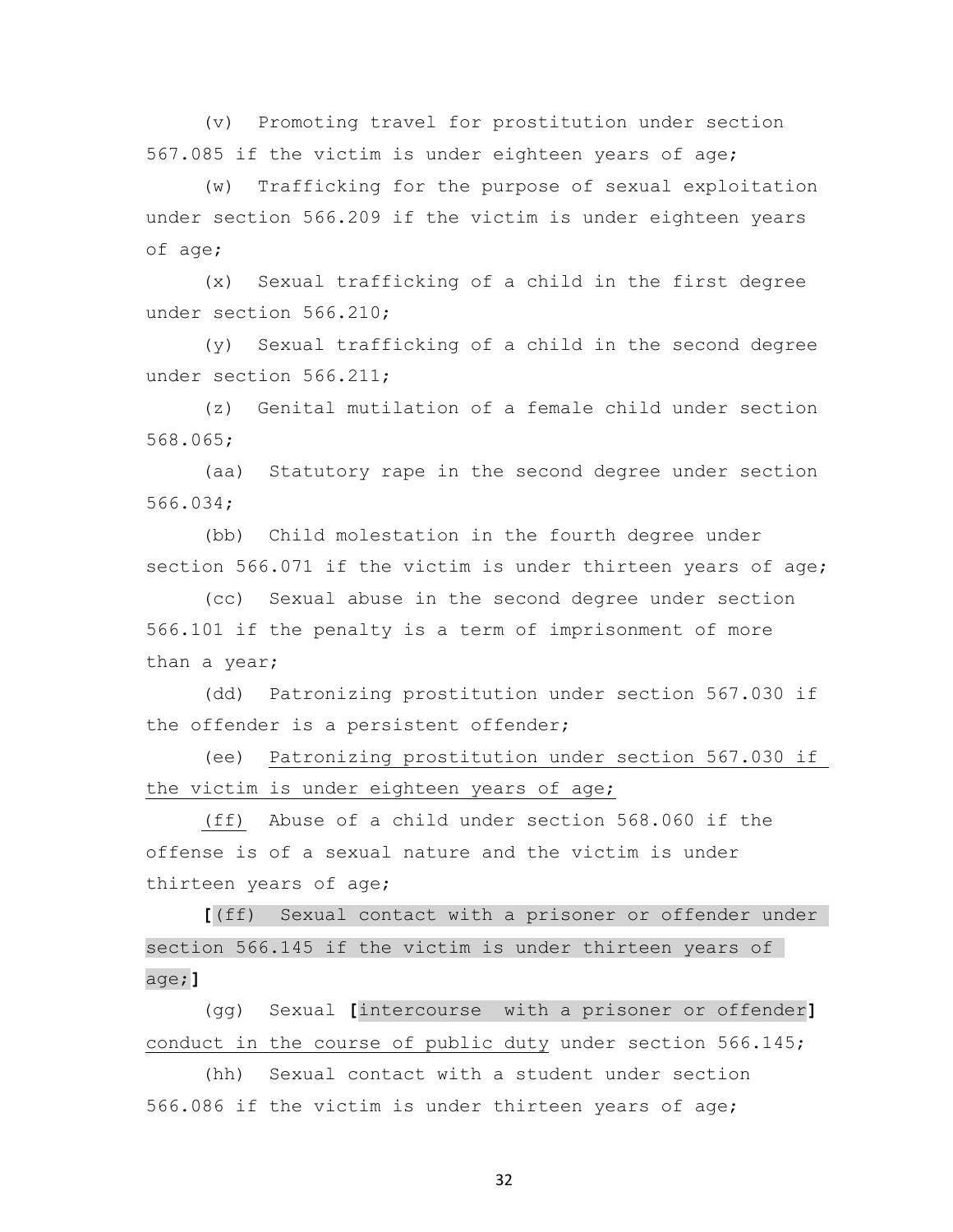(ii) Use of a child in a sexual performance under section 573.200; or

 (jj) Promoting a sexual performance by a child under section 573.205;

 (3) Any offender who is adjudicated for a crime comparable to a tier I or tier II offense listed in this section or failure to register offense under section 589.425, or other comparable out-of-state failure to register offense, who has been or is already required to register as a tier II offender because of having been adjudicated for a tier II offense, two tier I offenses, or combination of a tier I offense and failure to register offense, on a previous occasion;

 (4) Any offender who is adjudicated in any other state, territory, the District of Columbia, or foreign country, or under federal, tribal, or military jurisdiction for an offense of a sexual nature or with a sexual element that is comparable to a tier III offense listed in this section or a tier III offense under the Sex Offender Registration and Notification Act, Title I of the Adam Walsh Child Protection and Safety Act of 2006, Pub. L. 109-248; or

 (5) Any offender who is adjudicated in Missouri for any offense of a sexual nature requiring registration under sections 589.400 to 589.425 that is not classified as a tier I or tier II offense in this section.

 8. In addition to the requirements of subsections 1 to 7 of this section, all Missouri registrants who work, including as a volunteer or unpaid intern, or attend any school whether public or private, including any secondary school, trade school, professional school, or institution of higher education, on a full-time or part-time basis or have a temporary residence in this state shall be required to report in person to the chief law enforcement officer in the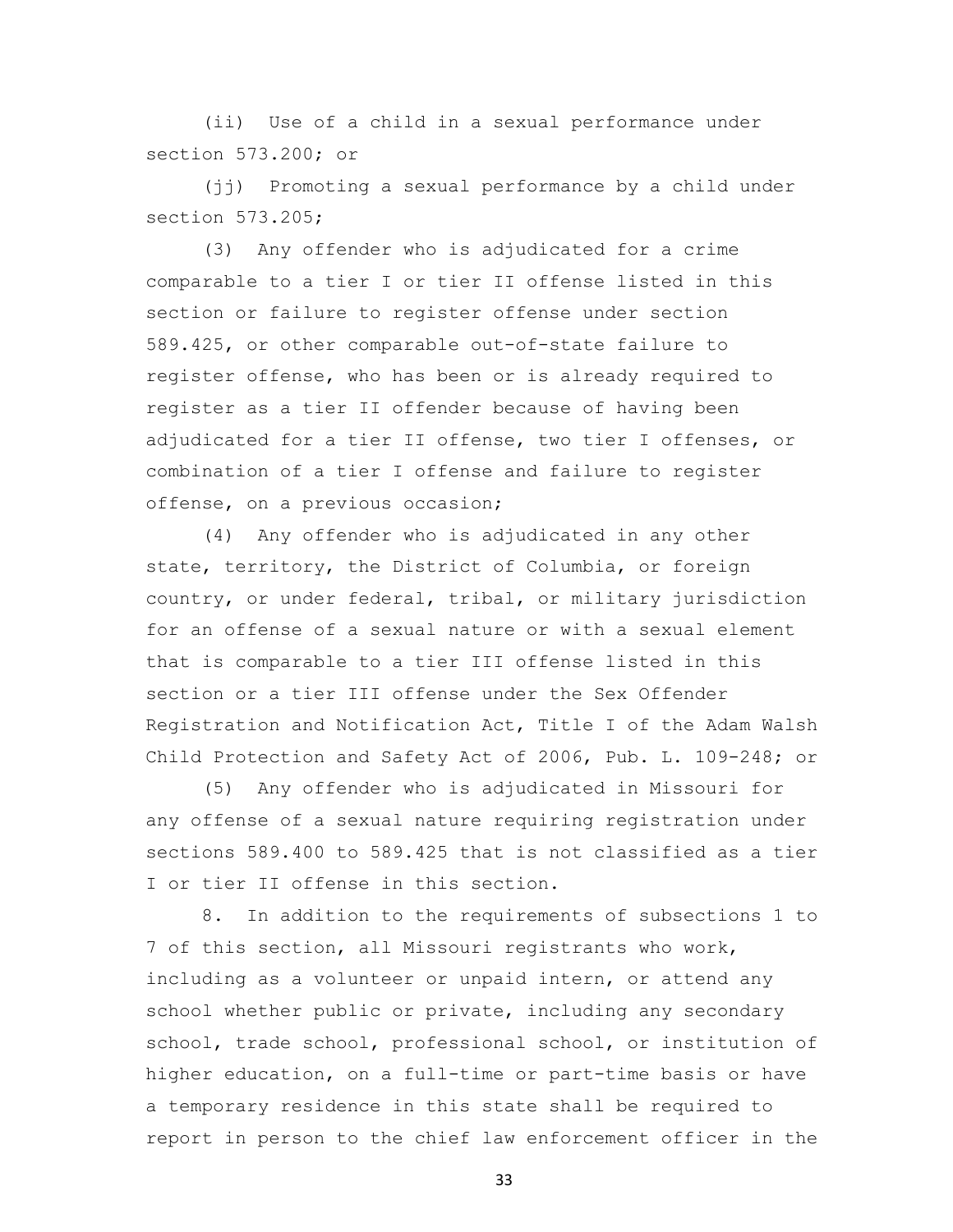area of the state where they work, including as a volunteer or unpaid intern, or attend any school or training and register in that state. "Part-time" in this subsection means for more than seven days in any twelve-month period.

 9. If a person who is required to register as a sexual offender under sections 589.400 to 589.425 changes or obtains a new online identifier as defined in section 43.651, the person shall report such information in the same manner as a change of residence before using such online identifier.

 589.700. 1. There is hereby created in the state treasury the "Human Trafficking and Sexual Exploitation Fund", which shall consist of proceeds from the human trafficking fine collected for violations of sections 566.203, 566.206, 566.209, 566.210, 566.211, and 566.215. The state treasurer shall be custodian of the fund. In accordance with sections 30.170 and 30.180, the state treasurer may approve disbursements. The fund shall be a dedicated fund and, upon appropriation, moneys in this fund shall be distributed to the county where the human trafficking offense occurred. Upon receipt of moneys from the fund, a county shall allocate the disbursement as follows:

 (1) Fifty percent towards local rehabilitation services for victims of human trafficking including, but not limited to, mental health and substance abuse counseling; general education, including parenting skills; housing relief; vocational training; and employment counseling; and

 (2) Fifty percent towards local efforts to prevent human trafficking including, but not limited to, education programs for persons convicted of human trafficking offenses and increasing the number of local law enforcement members charged with enforcing human trafficking laws.